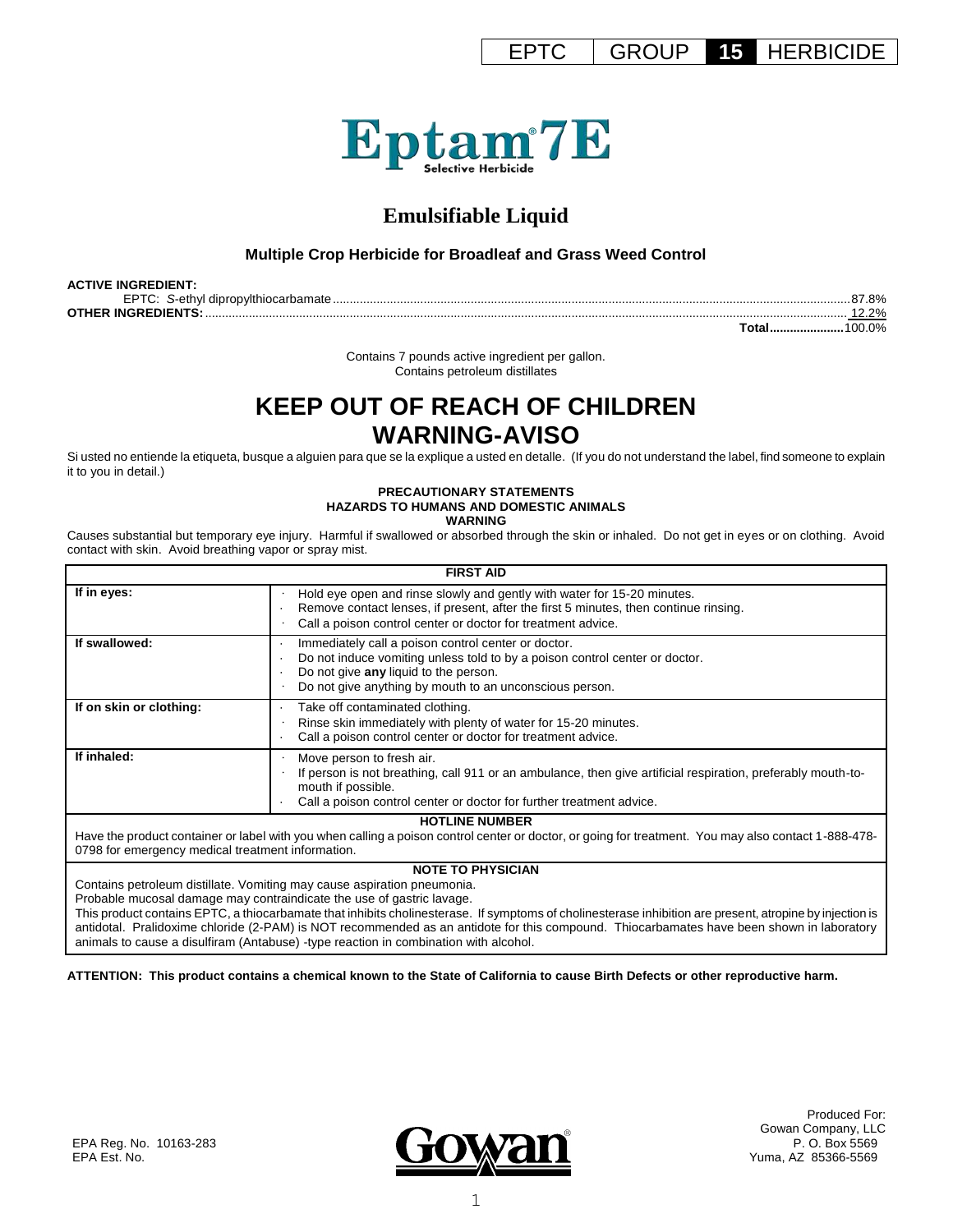## **PERSONAL PROTECTIVE EQUIPMENT (PPE)**

## **Mixers, Loaders, and Handlers exposed to the concentrate must wear:**

- Long-sleeved shirt and long pants
- Chemical-resistant gloves such as barrier laminate, Nitrile Rubber ≥14 mils, Neoprene Rubber ≥14 mills, and viton ≥14 mills.
- Chemical-resistant apron
- Chemical-resistant footwear and socks
- Protective evewear

## **In addition to the above PPE, persons Mixing and Loading into chemigation systems, must wear:**

• a NIOSH-approved elastomeric half mask respirator with organic vapor (OV) cartridges; OR a NIOSH-approved full face respirator with OV cartridges; OR a gas mask with OV canisters; OR a powered air purifying respirator with OV cartridges. **Applicators and other Handlers exposed to the dilute must wear:**

## • Long-sleeved shirt and long pants

- Shoes plus socks
- **In addition to the above PPE, applicators using back-pack sprayers and hand-help equipment must wear:**

• Chemical-resistant gloves

## **In addition to the above PPE, applicators using mechanically-pressurized handgun must wear:**

- Coveralls worn over long-sleeved shirt and long pants
- Chemical-resistant gloves
- Chemical-resistant footwear plus socks
- Chemical-resistant headgear, if overhead exposure
- Chemical-resistant apron when mixing, loading, and cleaning equipment or spills
- A minimum of a NIOSH approved filtering facepiece respirator with any R or P filter (TC-84A); OR an elastomeric NIOSH approved particulate respirator with any N\*, R or P filter (TC-84A); OR a NIOSH approved powered air purifying respirator with an HE filter (TC-21C)
- **In addition to the above PPE, applicators using back-pack sprayers on orchards and vineyards must wear:**
- Coveralls worn over long-sleeved shirt and long pants

• Waterproof or chemical-resistant gloves

## **In addition to the above PPE, applicators applying dry bulk fertilizers with a specialized truck designed to treat more than 80 acres, must wear:**

• a NIOSH approved respirator with: an organic-vapor removing cartridge with a prefilter approved for pesticides (MSHA/NIOSH approval number prefix TC-23C); or a canister approved for pesticides (MSHA/NIOSH approval number prefix TC-14G); or a NIOSH approved respirator with an (OV) cartridge; or a canister with any N, R, P, or HE prefilter.

Follow manufacturer's instructions for cleaning/maintaining PPE. If no such instructions for washables exist, use detergent and hot water. Keep and wash PPE separately from other laundry.

## **Commercial (for-hire) Handlers engaged in impregnating this product onto dry bulk fertilizer must:**

- wear the personal protective equipment required for mixers/loaders, except shoes may be substituted for chemical-resistant footwear, and • have immediately available for use in case of an accident a NIOSH approved respirator with: an organic-vapor removing cartridge with a prefilter approved for pesticides (MSHA/NIOSH approval number prefix TC-23C); or a canister approved for pesticides (MSHA/NIOSH approval number
- prefix TC-14G); or a NIOSH approved respirator with an (OV) cartridge; or a canister with any N, R, P, or HE prefilter.

• Use a closed system that meets the requirements listed in the Worker Protection Standard for Agricultural Pesticides.

When other handlers use closed systems or enclosed cabs, in a manner that meets the requirements listed in the Worker Protection Standard (WPS) for agricultural pesticides [40 CFR 170.240(d)(4-5 )], the handler PPE requirements may be reduced or modified as specified in the WPS. IMPORTANT: When reduced PPE is worn because a closed system is being used, handlers must be provided all PPE specified above for "applicators and other handlers" and have such PPE immediately available for use in an emergency, such as a spill or equipment breakdown.

## **USER SAFETY RECOMMENDATIONS**

- **Users should:**
	- Wash hands before eating, drinking, chewing gum, using tobacco or using the toilet.
- Remove clothing/PPE immediately if pesticide gets inside. Then wash thoroughly and put on clean clothing.
- Remove PPE immediately after handling this product. Wash the outside of gloves before removing. As soon as possible, wash thoroughly and change into clean clothing.

## **ENVIRONMENTAL HAZARDS**

This chemical is toxic to mammals. Do not contaminate water when disposing of equipment washwaters or rinsate. Do not apply directly to water or to areas where surface water is present or to intertidal areas below the mean high water mark.

**NON-TARGET ORGANISM ADVISORY STATEMENT:** This product is toxic to plants and may adversely impact the forage and habitat of non-target organisms, including pollinators, in areas adjacent to the treated site. Protect the forage and habitat of non-target organisms by following label directions intended to minimize spray drift.

## **USE INFORMATION**

It is a violation of federal law to use this product in a manner inconsistent with its labeling.

Do not apply this product in a way that will contact workers or other persons, either directly or through drift. Only protected handlers may be in the area during application. For any requirements specific to your State or Tribe, consult the agency responsible for pesticide regulation.

EPTAM 7E selective herbicide must be used only for specified purposes and specified rates. DO NOT OVERDOSE.

EPTAM 7E is a selective herbicide that must be mechanically incorporated, injected in the subsurface of the soil or applied in the irrigation water.

EPTAM 7E controls weeds by interfering with normal germination and seedling development. EPTAM 7E does not control established or germinated weeds present at application.

EPTAM 7E is specified for use on mineral soils only (soils containing less than 10% organic matter).

Keep container tightly closed when not in use. Do not store near seeds or fertilizers. Store out of reach of children, pets, and domestic animals. Rinse spray equipment thoroughly following application.

Seeding should be done as soon as possible following application to obtain a maximum period of weed control.

It is recommended that crop safety be evaluated on a small test area prior to use.

## **SPECIAL PRECAUTIONS FOR CROP USES**

In irrigated areas, do not apply EPTAM 7E prior to preirrigation.

Tank mix this product with fungicides, insecticides, or herbicides only as specified.

When properly applied and weather conditions exist for normal plant growth through the season, EPTAM 7E will not harm the treated crop nor should harmful soil residues remain beyond harvest. However, during germination and early growth, extended periods of unusually cold and wet or hot and dry weather, insect, nematode, or plant disease attack, carry-over soil residues of certain persistent herbicides, the use of certain soil applied systemic insecticides, highly saline or alkaline soil conditions, improperly placed fertilizers or soil insecticides may create abnormal conditions that weaken crop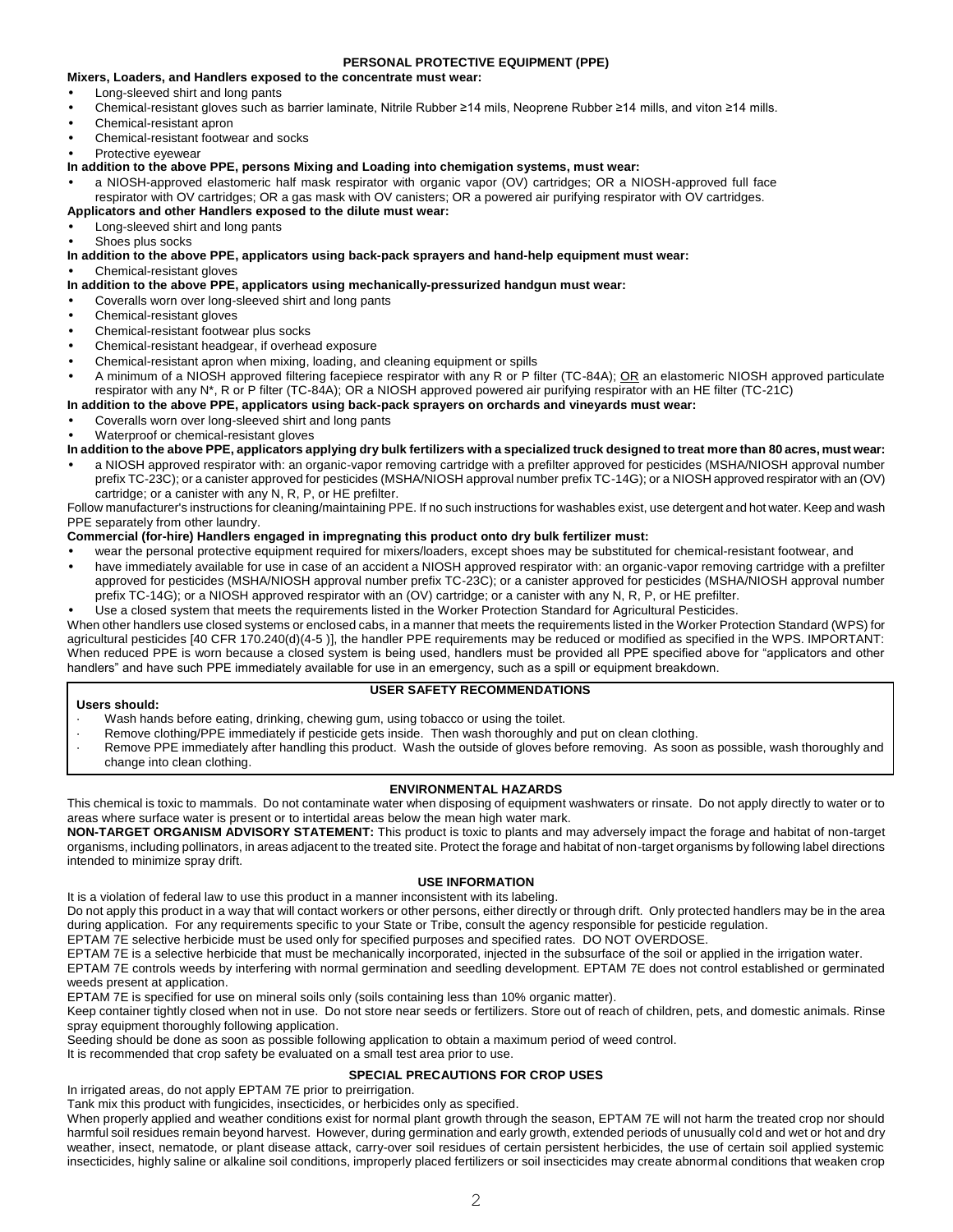seedlings. Also some of these abnormal conditions may weaken established crops: alfalfa, almonds, etc. EPTAM 7E used under these abnormal conditions could result in crop injury. EPTAM 7E may cause injury to ornamentals under certain soil and climatic conditions or if directions are not followed.

## **WEEDS CONTROLLED**

EPTAM 7E will not control established weeds.

**ANNUAL GRASSES** Annual Ryegrass (Italian Ryegrass) *Lolium multiflorum* Panicum, Texas\* *Panicum texanum* Barnyardgrass (Watergrass Junglerice) *Echinochloa* spp. Rescuegrass *Bromus willdenowii*<br>Bermudagrass (Seedlings) *Cynodon dactylon* composition of Sandbur, Field Cenchrus pauciflorus Bermudagrass (Seedlings) Cynodon dactylon **Crabgrass** *Digitaria* **spp.** Shattercane\*\* *Sorghum bicolor* Signal Shattercane\*\* *Sorghum bicolor*<br>Giant Foxtail Setaria faberi **Shatter Sorghum bicolor** Signal Signal Shattercane\*\* Sorghum bicolor Goosegrass *Eleusine indica*<br>
Green Foxtail Setaria viridis **Algentine State and Setarity Control** Vild Oats<sup>\*</sup> Avena fatua<br>
Wild Oats<sup>\*</sup> Avena fatua Green Foxtail *Setaria viridis*<br>
Johnsongrass (Seedlings) *Sorghum halepense* and the manual Mitchgrass\* *Panicum capillare* Johnsongrass (Seedlings) Sorghum halepense Lovegrass (Stinkgrass) *Eragrostis cilianensis* Mexican Sprangletop *Leptochloa uninervia*

\*May not be controlled at less than 3 1/2 pints of EPTAM 7E per acre. \*\*May not be controlled at less than 7 pints of EPTAM 7E per acre.

## **ANNUAL BROADLEAF WEEDS:**

Tall Morningglory *Ipomoea purpurea* Hairy Nightshade\* *Solanum sarachoides* **Corn Spurry Spergula arvensis Prostrate Pigweed\* Amaranthus blitoides Prostrate Pigweed\* Amaranthus blitoides** Cutleaf Nightshade\* *Solanum triflorum*<br>
Deadnettle (Henbit) Lamium amplexicaule<br>
Peadnettle (Henbit) Lamium amplexicaule<br>
Peadnettle (Henbit) Lamium amplexicaule Fiddleneck *Amsinckia* spp. Sicklepod *Cassia obtusifolia* Florida Pusley *Richardia scabra* Tumble Pigweed *Amaranthus albus*

Panicum, Fall Panicum dichotomiflorum Signalgrass *Brachiaria* spp. Yellow Foxtail *Setaria glauca*

Black Nightshade\* *Solanum nigrum* Lambsquarters, Common\* *Chenopodium album* Carpetweed *Mollugo verticillata* Nettleleaf Goosefoot *Chenopodium murale* Chickweed, Common *Stellaria media* Purslane, Common *Portulaca oleracea* Redroot Pigweed\* (Common Pigweed) Amaranthus retroflexus

The annual broadleaf weeds listed above will be controlled only if treatment is made when conditions are favorable for weed germination and growth. Broadleaf weeds may only be suppressed at less than 3 1/2 pints EPTAM 7E per acre in heavier soils or under very cold soil conditions.

\*May not be controlled at less than 4 1/2 pints of EPTAM 7E per acre.

## **PERENNIAL WEEDS**

Quackgrass *Agropyron repens* 

Bermudagrass *Cynodon dactylon*<br>
Purple Nutsedge\* *Cyperus rotundus*<br>
Mugwort (Chrysanthemumweed)\*\* Arte Purple Nutsedge\* *Cyperus rotundus* Mugwort (Chrysanthemumweed)\*\* *Artemisia vulgaris*

\*May not be controlled at less than 3 1/2 pints of EPTAM 7E per acre. \*\* Controlled by high EPTAM 7E rates specified for use on certain ornamentals only. See ornamental instructions for specific uses.

Perennial weeds must be turned under and chopped up thoroughly prior to treatment. The underground rhizomes of quackgrass and the rhizomes and stolons of bermudagrass must be cut up thoroughly so that four or less nodes remain on a strand. For the suppression or control of quackgrass and bermudagrass the disc must be set to cut 6 inches deep. Use 4 1/2 to 7 pints EPTAM 7E for quackgrass and 3 1/2 to 7 pints for bermudagrass. The EPTAM 7E should be incorporated by discing or applied in the irrigation water after the rhizomes and stolons have been cut up. Consult instructions for crops on which these higher rates may be used. Nutsedge may not be controlled by water-run applications in heavier soils.

## **AGRICULTURAL USE REQUIREMENTS**

Use this product only in accordance with its labeling and with the Worker Protection Standard, 40 CFR part 170. This Standard contains requirements for the protection of agricultural workers on farms, forests, nurseries, and greenhouses, and handlers of agricultural pesticides. It contains requirements for training, decontamination, notification, and emergency assistance. It also contains specific instructions and exceptions pertaining to the statements on this label about personal protective equipment (PPE) and restricted-entry interval. The requirements in this box only apply to uses of this product that are covered by the Worker Protection Standard.

Do not enter or allow worker entry into treated areas during the restricted entry interval (REI) of 12 hours. Exception: If the product is soil-injected or soil-incorporated, the Worker Protection Standard, under certain circumstances, allows workers to enter the treated area if there will be no contact with anything that has been treated.

PPE required for early entry to treated areas that is permitted under the Worker Protection Standard and that involves contact with anything that has been treated, such as plants, soil, or water, is:

Coveralls

Chemical-resistant gloves, such as barrier laminate or nitrile rubber or neoprene rubber or viton

Shoes plus socks

## **NONAGRICULTURAL USE REQUIREMENTS**

The requirements in this box apply to uses of this product that are NOT within the scope of the Worker Protection Standard for agricultural pesticides (40 CFR Part 170). The WPS applies when this product is used to produce agricultural plants on farms, forests, nurseries, or greenhouses. Do not enter or allow others to enter the treated area until sprays have dried and incorporation (if required) is complete.

## **HERBICIDE RESISTANCE MANAGMENT**

For resistance management, please note that Eptam 7E is a Group 15 herbicide. Any weed population may contain or develop plants naturally resistant to Eptam 7E and Group 15 herbicides. The resistant biotypes may dominate the weed population if these herbicides are used repeatedly in the same field. Appropriate resistance-management strategies should be followed. **Best Management Practices**

To delay herbicide resistance take one or more of the following steps: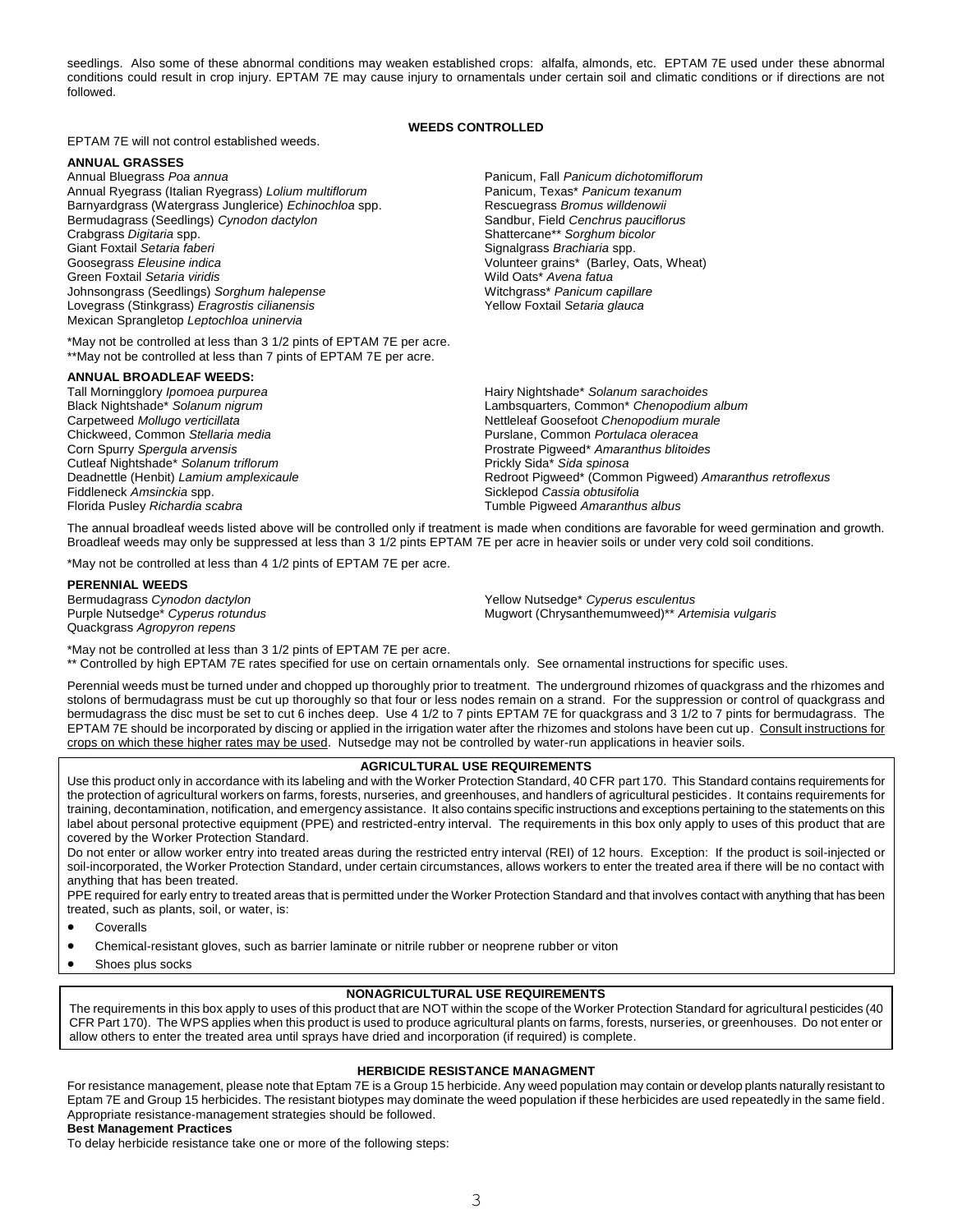- Rotate the use of Eptam 7E or other Group 15 herbicides within a growing season sequence or among growing seasons with different herbicide groups that control the same weeds in a field.
- Use tank mixtures with herbicides from a different group if such use is permitted; where information on resistance in target weed species is available, use the less resistance-prone partner at a rate that will control the target weed(s) equally as well as the more resistance-prone partner.
- Adopt an integrated weed-management program for herbicide use that includes scouting and uses historical information related to herbicide use and crop rotation, and that considers tillage ( or other mechanical control methods), cultural ( e.g., higher crop seeding rates; precision fertilizer application method and timing to favor the crop and not the weeds), biological (weed-competitive crops or varieties) and other management practices.
- Scout after herbicide application to monitor weed populations for early signs of resistance development. Indicators of possible herbicide resistance include:
	- o (1) failure to control a weed species normally controlled by the herbicide at the dose applied, especially if control is achieved on adjacent weeds;
	- o (2) a spreading patch of non-controlled plants of a particular weed species;
	- o (3) surviving plants mixed with controlled individuals of the same species.
- If a weed pest population continues to progress after treatment with this product, discontinue use of this product, and switch to another management strategy or herbicide with a different mode of action, if available.
- Contact your local extension specialist or certified crop advisors for additional pesticide resistance-management and/or integrated weedmanagement recommendations for specific crops and weed biotypes.
- For further information or to report suspected resistane, contact Gowan Company representative.

## **APPLICATION DIRECTIONS**

## **DO NOT APPLY THIS PRODUCT USING AERIAL APPLICATION EQUIPMENT**

## **DO NOT APPLY THIS PRODUCT USING BACKPACK SPRAYER EXCEPT FOR ORCHARDS AND VINEYARDS**

**Do not apply at a rate of more than 0.31 lbs ai/gallon when using a backpack sprayer on orchards and vineyards** 

## **GROUND APPLICATIONS**

**Broadcast** – Use 10 or more gallons of water or fluid fertilizer per acre using a properly calibrated, low-pressure sprayer that will provide accurate and uniform distribution of spray particles over the treated area.

**Band** – For banded applications, determine the amount of herbicide and solution volume needed using the following formula:

| Band width in inches x<br>Row width in inches | Broadcast rate per acre   | $=$ | Banding herbicide rate per acre  |
|-----------------------------------------------|---------------------------|-----|----------------------------------|
| Band width in inches x                        | Broadcast volume per acre | $=$ | Banding solution volume per acre |

Row width in inches

**Subsurface Application -** Special equipment designed for subsurface application MUST be used. In addition to following directions listed in this label you should contact state extension specialists, equipment manufacturers, or other experts. Eptam 7E may be applied at planting or post-emergence. Apply Eptam 7E in 10 or more gallons of water per acre and 2 to 3 inches below the soil surface. Eptam 7E soil penetration distance will depend on carrier volume, operating pressure, ground speed, soil moisture and soil type. The width of the band in which weed control is desired will determine the number and spacing of injector shanks or sweeps. The 2 injectors adjacent to the drill row must be 1¼ to 1½ inches on either side. Exceptions apply to cotton (4 inches) and sugar beets (2¾ inches).

### **CHEMIGATION**

General Chemigation Directions - Eptam 7E may be applied in irrigation water through properly equipped overhead or water-run irrigation systems. Mechanical incorporation of the herbicide is not necessary. Refer to instructions in this label for approved crops, application timing and rates. Meter Eptam 7E into the irrigation water using a metering device that will introduce a constant flow into the water during the entire period or into sufficient water to penetrate to a depth of 3 to 4 inches.

Crop injury, lack of effectiveness or illegal pesticide residues in the crop can result from non-uniform distribution of treated water. If you have questions about calibration, you should contact State Extension specialists, equipment manufacturers, or other experts. Do not connect an irrigation system (including greenhouse systems) used for pesticide application to a public water system. Only a person knowledgeable of the chemigation system and responsible for its operation, or under supervision of the responsible person, should make system adjustments.

The following directions must be followed for all recommended irrigation systems (center pivot, lateral move, end tow, or flood/furrow) utilizing a pressurized water and pesticide injection system.

- 1) The system must contain a functional check-valve, vacuum relief valve, and low pressure drain appropriately located on the irrigation pipeline to prevent water-source contamination from backflow.
- 2) The pesticide injection pipeline must contain a functional, automatic, quick-closing check-valve to prevent the flow of fluid back toward the injection pump.
- 3) The pesticide injection pipeline must also contain a functional, normally closed, solenoid-operated valve located on the intake side of the injection pump and connected to the system interlock to prevent fluid from being withdrawn from the supply tank when the irrigation system is either automatically or manually shut down.
- 4) The system must contain functional interlocking controls to automatically shut off the pesticide injection pump when the water pump motor stops.
- 5) The irrigation line or water pump must include a functional pressure switch which will stop the water pump motor when the water pump stops.
- 6) Systems must use a metering pump, such as a positive displacement injection pump (e.g.,diaphragm pump or piston pump), effectively designed and constructed of materials that are compatible with pesticides and capable of being fitted with a system interlock.
- 7) The injection metering pump must be calibrated as specified by the manufacturer. The pump should be checked periodically during application to ensure proper operation.
- Any alternative to the above required safety devices must conform to the list of EPA approved alternative devices.
- 9) During chemigation maintain agitation in supply tank at all times.

Use Precautions for Overhead Sprinklers

- 1) Application of more than label recommended quantities of irrigation water per acre may result in decreased product performance by removing the chemical from the zone of effectiveness.
- 2) Do not apply when wind speed favors drift beyond the area intended for treatment.<br>3) Do not apply when system connections or fittings leak, when nozzles do not provide
- 3) Do not apply when system connections or fittings leak, when nozzles do not provide uniform distribution or when lines containing the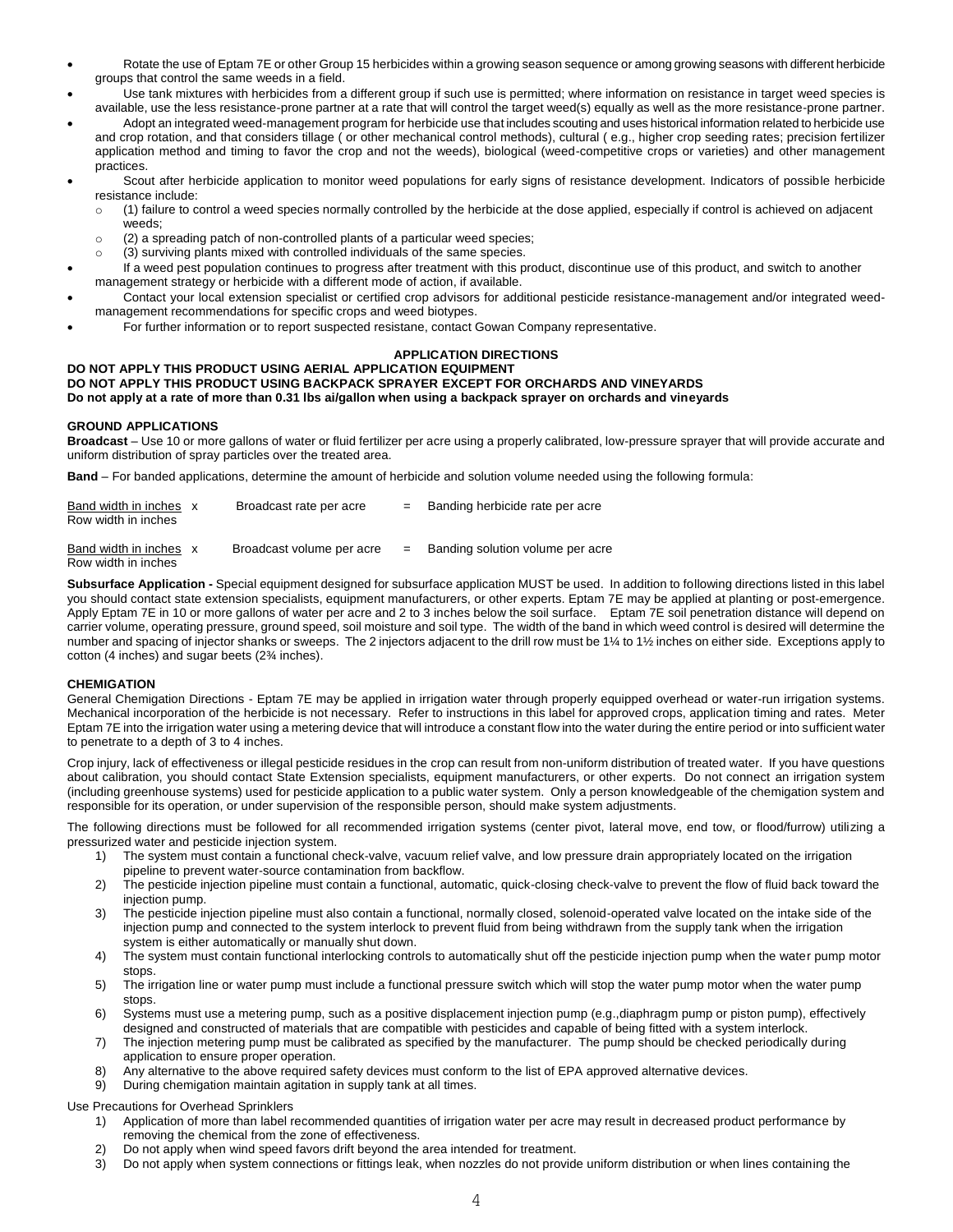product must be dismantled and drained.

Use Precautions for Flood or Furrow Irrigation – (See Appendix II for flow rates of EPTAM 7E)

- 1) Tailwater (runoff water) from flood or furrow irrigation should be recirculated or used only on other crops which are registered for this type of application.
- 2) Systems using a gravity flow pesticide dispensing system must meter the pesticide into the water at the head of the field and downstream of a hydraulic discontinuity such as a drop structure or weir box to decrease potential for water source contamination from backflow if water flow stops.

## **MANDATORY SPRAY DRIFT**

## **Ground Boom Applications:**

- Apply with the nozzle height recommended by the manufacturer, but no more than 4 ft. above the ground or crop canopy.
- Applicators are required to use a medium or coarser droplet size (ASABE S572.1).
- Do not apply when wind speeds exceed 15 miles per hour at the application site.
- Do not apply during temperature inversions.

## **Boom-less Ground Applications:**

• Applicators are required to use a Medium or coarser droplet size (ASABE S572.1) for all applications.

• Do not apply when wind speeds exceed 15 miles per hour at the application site.

• Do not apply during temperature inversions."

## **SPRAY DRIFT ADVISORIES**

THE APPLICATOR IS RESPONSIBLE FOR AVOIDING OFF-SITE SPRAY DRIFT. BE AWARE OF NEARBY NON-TARGET SITES AND ENVIRONMENTAL CONDITIONS. **IMPORTANCE OF DROPLET SIZE** 

An effective way to reduce spray drift is to apply large droplets. Use the largest droplets that provide target pest control. While applying larger droplets will reduce spray drift, the potential for drift will be greater if applications are made improperly or under unfavorable environmental

### conditions.

**Controlling Droplet Size – Ground Boom** *(note to registrants: remove if ground boom is prohibited on product labels)* 

• Volume - Increasing the spray volume so that larger droplets are produced will reduce spray drift. Use the highest practical spray volume for the application. If a greater spray volume is needed, consider using a nozzle with a higher flow rate.

• Pressure - Use the lowest spray pressure recommended for the nozzle to produce the target spray volume and droplet size.

• Spray Nozzle - Use a spray nozzle that is designed for the intended application. Consider using nozzles designed to reduce drift.

**BOOM HEIGHT – Ground Boom** *(note to registrants: remove if ground boom is prohibited on product labels)* 

For ground equipment, the boom should remain level with the crop and have minimal bounce.

## **SHIELDED SPRAYERS**

Shielding the boom or individual nozzles can reduce spray drift. Consider using shielded sprayers. Verify that the shields are not interfering with the uniform deposition of the spray on the target area.

## **TEMPERATURE AND HUMIDITY**

When making applications in hot and dry conditions, use larger droplets to reduce effects of evaporation.

## **TEMPERATURE INVERSIONS**

Drift potential is high during a temperature inversion. Temperature inversions are characterized by increasing temperature with altitude and are common on nights with limited cloud cover and light to no wind. The presence of an inversion can be indicated by ground fog or by the movement of smoke from a ground source or an aircraft smoke generator. Smoke that layers and moves laterally in a concentrated cloud (under low wind conditions) indicates an inversion, while smoke that moves upward and rapidly dissipates indicates good vertical air mixing. Avoid applications during temperature inversions.

## **WIND**

Drift potential generally increases with wind speed. AVOID APPLICATIONS DURING GUSTY WIND CONDITIONS.

Applicators need to be familiar with local wind patterns and terrain that could affect spray drift.

## **Boom-less Ground Applications:**

• Setting nozzles at the lowest effective height will help to reduce the potential for spray drift.

## **INCORPORATION DIRECTIONS**

Eptam 7E alone or in mixtures must be incorporated and well distributed into the top 2 to 3 inches of soil using mechanical implements or irrigation water. Whenever possible, application and incorporation should be done in the same operation.

**Incorporation Before Planting** - The soil should be in good tilth for thorough soil mixing. Two incorporation passes are recommended where excessive soil residues may prevent adequate soil mixing. The second pass should be made at angle and slightly shallower than the first. During seeding do not move or shape the soil so as to interfere with the herbicide placement. Soil exposed or moved from the treatment zone will allow weeds to germinate. The maximum amount of time allowed between application and incorporation are as follows:

Eptam applied with water - 1 hour

Eptam applied with liquid fertilizer - 4 hours

Eptam impregnated on dry fertilizer - same day.

**Incorporation in Bedded Culture** - Application prior to bedding: Apply Eptam 7E and mix thoroughly into the top 2 to 3 inches of soil. The bedding operation provides additional mixing. Do not expose untreated soil during post-bedding operations.

Application after bedding: Knock off beds to planting height before applying Eptam 7E. Apply and mix thoroughly with equipment that will conform to the bed shape.

## **Soil Mixing (Incorporation) Directions:**

**For semiarid areas of Eastern Washington, Eastern Oregon and Idaho only:** Application must be made to a dry soil surface (at least ½ inch deep) free from dew and incidental moisture. When a ground application and mechanical incorporation are done in separate operations, EPTAM 7E must be incorporated within 36 hours following application. Earlier incorporation is recommended to reduce product volatility which may result in less volatility and increased residual weed control. A ground application may be sprinkler incorporated using ½ to ¾ inch of water within 36 hours following application. For sprinkler incorporation of EPTAM 7E, surface apply EPTAM 7E after planting. The soil surface should be dry (at least 1/2 inch deep) and free from dew and incidental moisture. Irrigate using ½ - ¾ inch of water within 36 hours following application.

## **CULTURAL PRACTICES FOLLOWING APPLICATION**

Should weeds develop; a shallow cultivation or rotary hoeing will generally result in better weed control. When cultivating for any reason, it should be shallow, i.e., no more than ½ the depth the herbicide was incorporated or injected. Pre-emergence or post-emergence herbicides may be necessary to control weeds resistant to EPTAM 7E. Should a crust develop on the soil surface following EPTAM 7E application but prior to crop emergence a rotary hoeing is recommended to aid in crop emergence.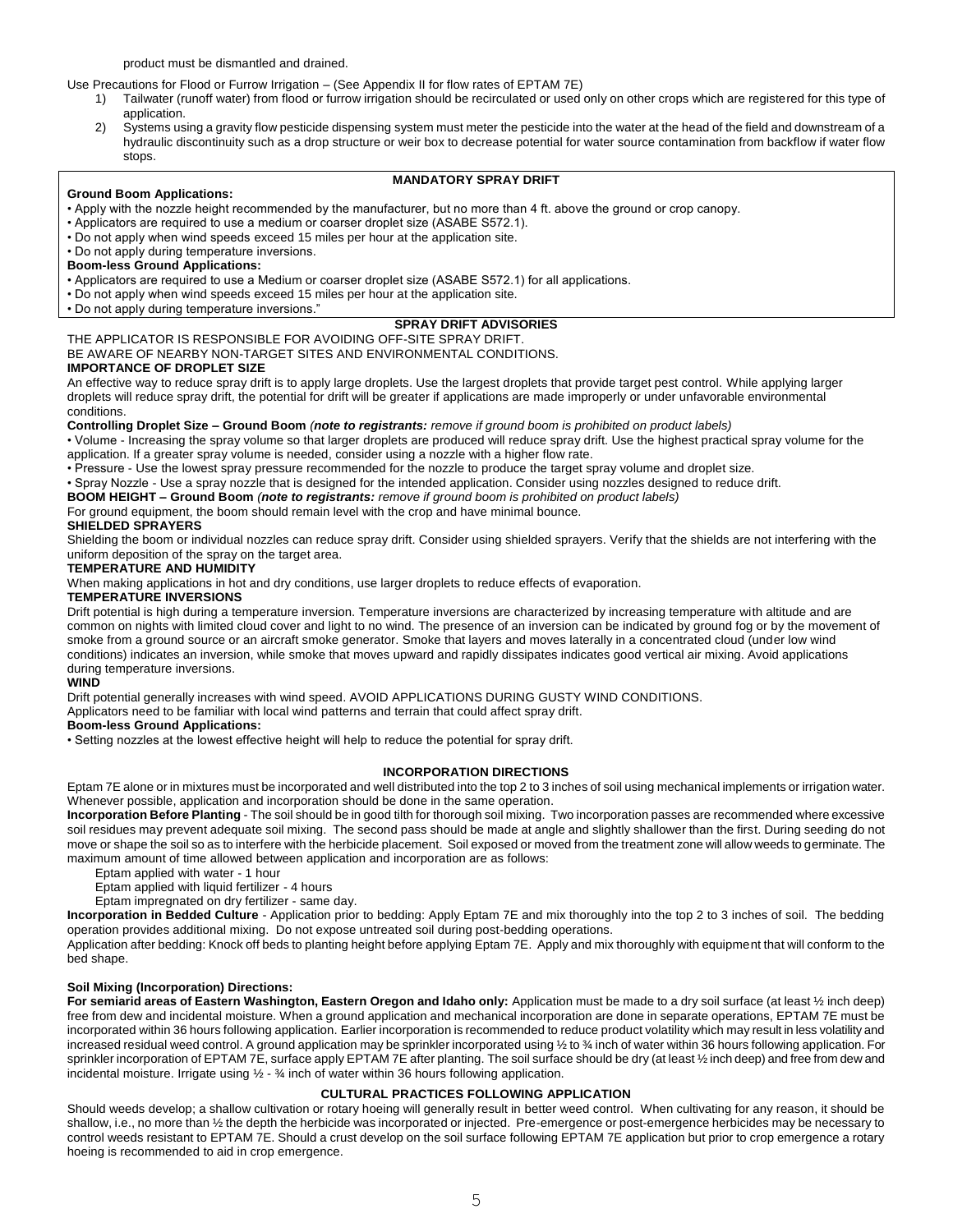## **RATE CONVERSION TABLE**

Dosage rates in this booklet are expressed as pints EPTAM 7E per acre. The following table shows pints EPTAM 7E per acre in the left column and the equivalent amount of active ingredient per acre in the center column.

| <b>PINTS EPTAM 7E</b><br><b>PER ACRE</b> | <b>LB. ACTIVE INGREDIENT</b><br><b>PER ACRE</b> | <b>ACRES TREATED BY ONE GALLON</b><br><b>EPTAM7E</b> |
|------------------------------------------|-------------------------------------------------|------------------------------------------------------|
| 1/4                                      |                                                 |                                                      |
| 13/4                                     | 11/2                                            | 42/3                                                 |
| 21/4                                     |                                                 | 31/2                                                 |
| 31/2                                     |                                                 | 21/3                                                 |
| 41/2                                     |                                                 | 13/4                                                 |
| 51/4                                     | 41/2                                            | 11/2                                                 |
| 53/4                                     |                                                 | 12/5                                                 |
|                                          |                                                 | 11/6                                                 |
| 81/2                                     | 71/2                                            |                                                      |

## **REGIONAL USE MAP**



## **APPLICATION INSTRUCTIONS**

All application instructions are given on a regional basis. There are five regions, as delineated on the U.S. map printed above. USE THE INSTRUCTIONS IN YOUR REGION ONLY.

### **CROP INSTRUCTIONS:**

These instructions are given as the broadcast (overall) rate of EPTAM 7E per acre. For band treatment, use proportionately less material per acre depending on the width of band to be treated and the crop row spacing. Do not use band application on rocky ground because thorough incorporation is not possible.

## **MIXING INSTRUCTIONS**

#### **Eptam 7E Alone**

Eptam 7E may be mixed with water or most liquid fertilizer materials. Prior to mixing Eptam 7E in liquid fertilizer, refer to Appendix I found in this label for testing procedures to determine compatibility with the liquid fertilizer product to be used. Fill spray tank 1/3 to 1/2 full with clean water or liquid fertilizer. Start agitation. Add correct amount of Eptam 7E and continue agitation while filling tank to required spray volume.

**Precaution:** Do not allow water or spray mixture to back-siphon into a water source.

#### **Eptam 7E Tank Mixtures**

For broader spectrum weed control, Eptam 7E may be applied in tank mix combination with other products registered for use on crops listed in this label unless tank mixing with Eptam 7E is prohibited by the manufacturer's label. When tank mixing, use the specified rate of Eptam 7E and refer to the companion label to determine the specific use rates by soil types, weed species, and weed or crop growth stage. It is the pesticide user's responsibility to ensure that all products are registered for the intended use. Read and follow the applicable restrictions and limitations and directions for use on all product labels involved in tank mixing. Users must follow the most restrictive directions for use and precautionary statements of each product in the tank mixture.

Add the tank mixture ingredients in the order listed below prior to adding Eptam 7E:

- 1) **Wettable Powder (WP) formulations -** Make a slurry of the WP in water (1:2 ratio). Add the slurry slowly into the partially filled tank while agitating.
- 2) **Dry Flowable (DF) / Water Dispersible Granule (WDG) formulations –** Add the WDG to the partially filled tank while agitating. Make a slurry of the WDG in water before adding to liquid fertilizer.
- 3) **Flowable (F) formulations –** Add the F to the partially-filled tank while agitating.
- 4) **Water Soluble Concentrate (WSC) formulations –** Add the WSC formulation to the partially filled tank while agitating.
- 5) **Emulsifiable Concentrate (EC) formulations –** Add the EC formulation to the partially filled tank while agitating.

Fill the remainder of the tank with water or liquid fertilizer. Maintain continuous agitation while adding herbicides and until spraying is completed. If the spray mixture is allowed to settle for any period of time, thorough agitation is essential to resuspend the mixture before spraying is resumed.

**Dry Bulk Fertilizer** – Eptam may be impregnated or coated onto dry bulk granular fertilizer carriers for pre-plant incorporated applications. Impregnation or coating may be performed in an in-plant bulk system or on-board system. A strong odor may result from impregnation on some fertilizer blends. The impregnation process should take place in a well-ventilated area. All individual state regulations relating to dry bulk fertilizer blending, registration, labeling, and application are the responsibility of the individual and/or company selling Eptam fertilizer mixtures.

When Eptam is used in a herbicide tank mix the tank mix companion must also be registered for the in-plant or on-board application systems. When applying Eptam mixtures with dry bulk fertilizers, follow all directions for use and precautions on the companion product label.

Calculate the amount of herbicide per ton of fertilizer by the following formula: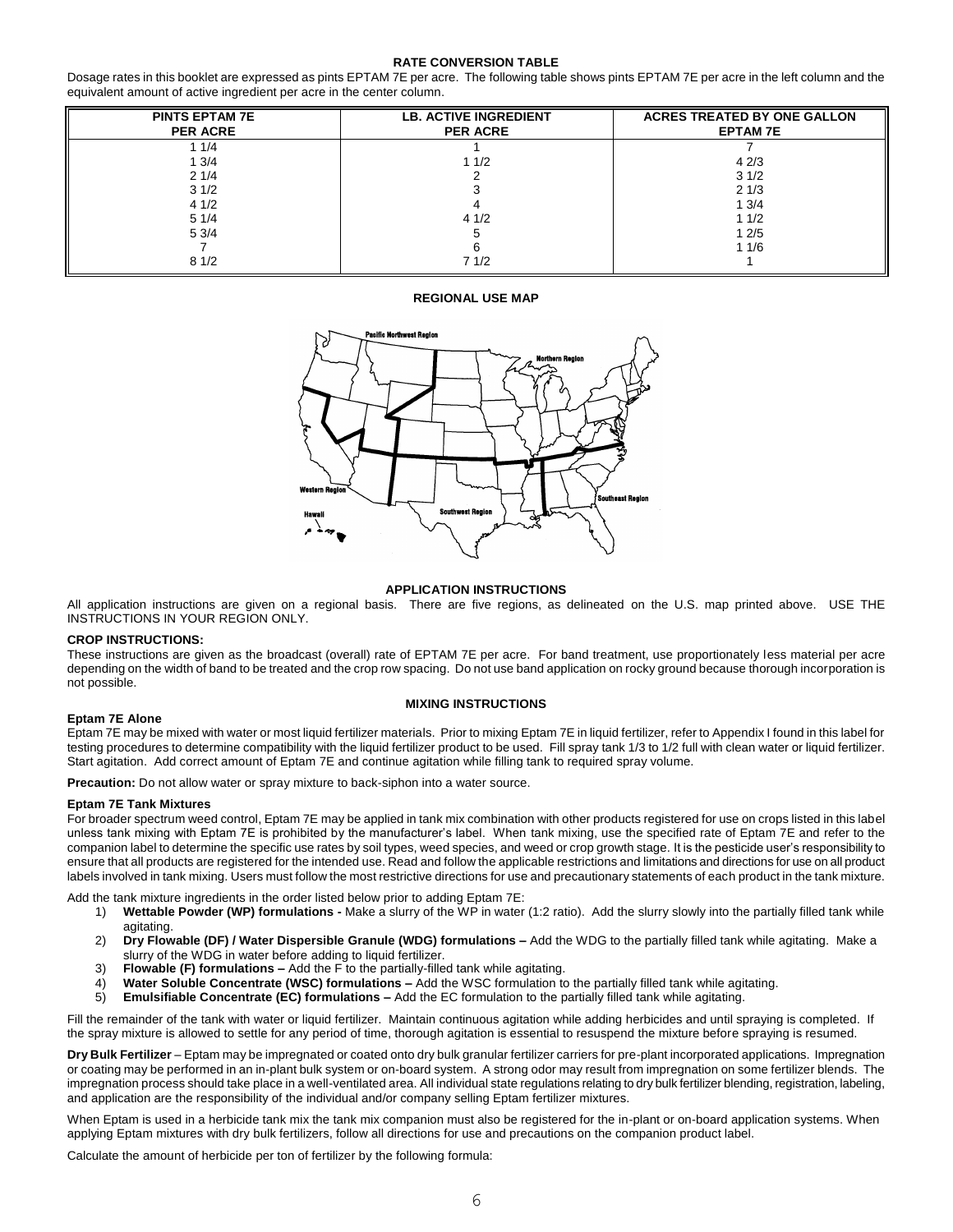| 2.000                       | pts./A of liquid or flowable product | pts. of liquid or flowable product per ton of fertilizer |
|-----------------------------|--------------------------------------|----------------------------------------------------------|
| Ibs. of fertilizer per acre |                                      |                                                          |

Apply 200-750 pounds of the fertilizer and herbicide blend per acre. Addition of a drying agent may be necessary if the fertilizer and herbicide mixture is too wet for uniform application due to high humidity, high urea concentration, or low fertilizer use rate. Slowly add the drying agent to the mixture until a flowable mixture is obtained.

Drying agents are not recommended for use with on-board impregnation systems. Under some conditions, impregnated fertilizer may clog the distributor head, air tubes or deflector plates on pneumatic application systems. To minimize buildup, premix Eptam 7E with Exxon Aromatic 200 at a rate of 1.0-4.0 pts/gal of Eptam 7E. Aromatic 200 is a noncombustible/ nonflammable petroleum product. Aromatic 200 may be used in either a fertilizer blender or through direct injection systems. Drying agents should not be used when using Aromatic 200.

Precautions: To avoid potential for explosion, do not impregnate Eptam 7E alone or with mixtures on ammonium nitrate, potassium nitrate, or sodium nitrate, either alone or in blends with other fertilizers. Do not use Eptam 7E or with mixtures on straight limestone, since absorption will not be achieved. Fertilizer blends containing limestone can be used.

Incorporate the impregnated fertilizer the same day as application. See incorporation directions on this label.

## **In California, refer to the supplemental label for additional mitigation measures for Handlers and Applicators \*All Rates represent broadcast application, for band application rates see Application Directions**

| <b>CROP</b>                                      | <b>PINTS/ACRE*</b>                                             | <b>COMMENTS</b>                                                                                                                                                                                                                                                                                                                                                      |  |  |  |
|--------------------------------------------------|----------------------------------------------------------------|----------------------------------------------------------------------------------------------------------------------------------------------------------------------------------------------------------------------------------------------------------------------------------------------------------------------------------------------------------------------|--|--|--|
| ALFALFA,<br><b>BIRDSFOOT</b><br><b>TREFOIL.</b>  | $2\frac{1}{4}$ - 4 $\frac{1}{2}$                               | <b>ALL REGIONS:</b><br><b>Preplant Application:</b> Apply and incorporate 2 $\frac{1}{4}$ to 4 $\frac{1}{2}$ pints EPTAM 7E per acre just before planting. (For<br>fall seeded alfalfa in South Carolina only, apply and incorporate 1 % pints EPTAM 7E per acre just before                                                                                         |  |  |  |
| <b>CLOVERS.</b><br>LESPEDEZA,<br><b>SAINFOIN</b> |                                                                | planting.) Use lower rates on very coarse textured soils in PNW and West regions. Temporary crop stunting<br>and sealing of the first leaves will occur if conditions for germination and growth are not optimum (e.g. lack of<br>moisture), and will be relieved, or minimized by irrigation or adequate rainfall.                                                  |  |  |  |
|                                                  |                                                                | After Planting Prior to Emergence: Chemigate following planting prior to weed emergence.                                                                                                                                                                                                                                                                             |  |  |  |
|                                                  |                                                                | • Do not apply within 14 days of harvesting or grazing alfalfa                                                                                                                                                                                                                                                                                                       |  |  |  |
|                                                  | $\bullet$                                                      | Do not use EPTAM 7E if a grass or grain nurse crop is to be planted with the legume.                                                                                                                                                                                                                                                                                 |  |  |  |
|                                                  | $\bullet$                                                      | Do not use on white dutch clover.                                                                                                                                                                                                                                                                                                                                    |  |  |  |
|                                                  | $\bullet$<br>12 months.                                        | Alfalfa is sensitive to soil residues of Atrazine. Do not use EPTAM 7E on alfalfa if Atrazine was applied within the previous                                                                                                                                                                                                                                        |  |  |  |
| <b>ALFALFA</b><br>(ESTABLISHED<br>STANDS)        | $2\frac{1}{4} - 3\frac{1}{2}$                                  | ALL REGIONS: Meter 2 $\frac{1}{4}$ to 3 $\frac{1}{2}$ pints EPTAM 7E per acre into the irrigation water applied to established<br>stands prior to weed emergence. Use the lower rate on very coarse textured soils. Limit use to one<br>application Eptam 7E per cutting. Up to 14 pints Eptam 7E per acre per year may be used if applied into<br>irrigation water. |  |  |  |
|                                                  | • Do not apply within 14 days of harvesting or grazing alfalfa |                                                                                                                                                                                                                                                                                                                                                                      |  |  |  |
| <b>ALMONDS</b>                                   | $2\frac{1}{4} - 3\frac{1}{2}$                                  | <b>WESTERN REGION:</b> After clean cultivation and prior to weed emergence, apply EPTAM 7E at 2 $\frac{1}{2}$ - 3 $\frac{1}{2}$ pints<br>per broadcast acre into the irrigation water. If drip or mini-sprinklers are used for irrigation adjust EPTAM 7E<br>rates according to wetting pattern.                                                                     |  |  |  |
|                                                  |                                                                | • Do not apply within 16 days of harvest.                                                                                                                                                                                                                                                                                                                            |  |  |  |
|                                                  |                                                                | • Do not exceed 7 pints per acre per season.                                                                                                                                                                                                                                                                                                                         |  |  |  |
| <b>LADINO CLOVER</b><br>(ESTABLISHED             | $2\frac{1}{4} - 3\frac{1}{2}$                                  | ALL REGIONS: Meter 2 $\frac{1}{4}$ to 3 $\frac{1}{2}$ pints EPTAM 7E per acre into the irrigation water applied to established<br>stands prior to weed emergence. Use the lower rate on very coarse textured soils.                                                                                                                                                  |  |  |  |
| STANDS)                                          |                                                                | • Do not apply within 45 days of harvesting or grazing.                                                                                                                                                                                                                                                                                                              |  |  |  |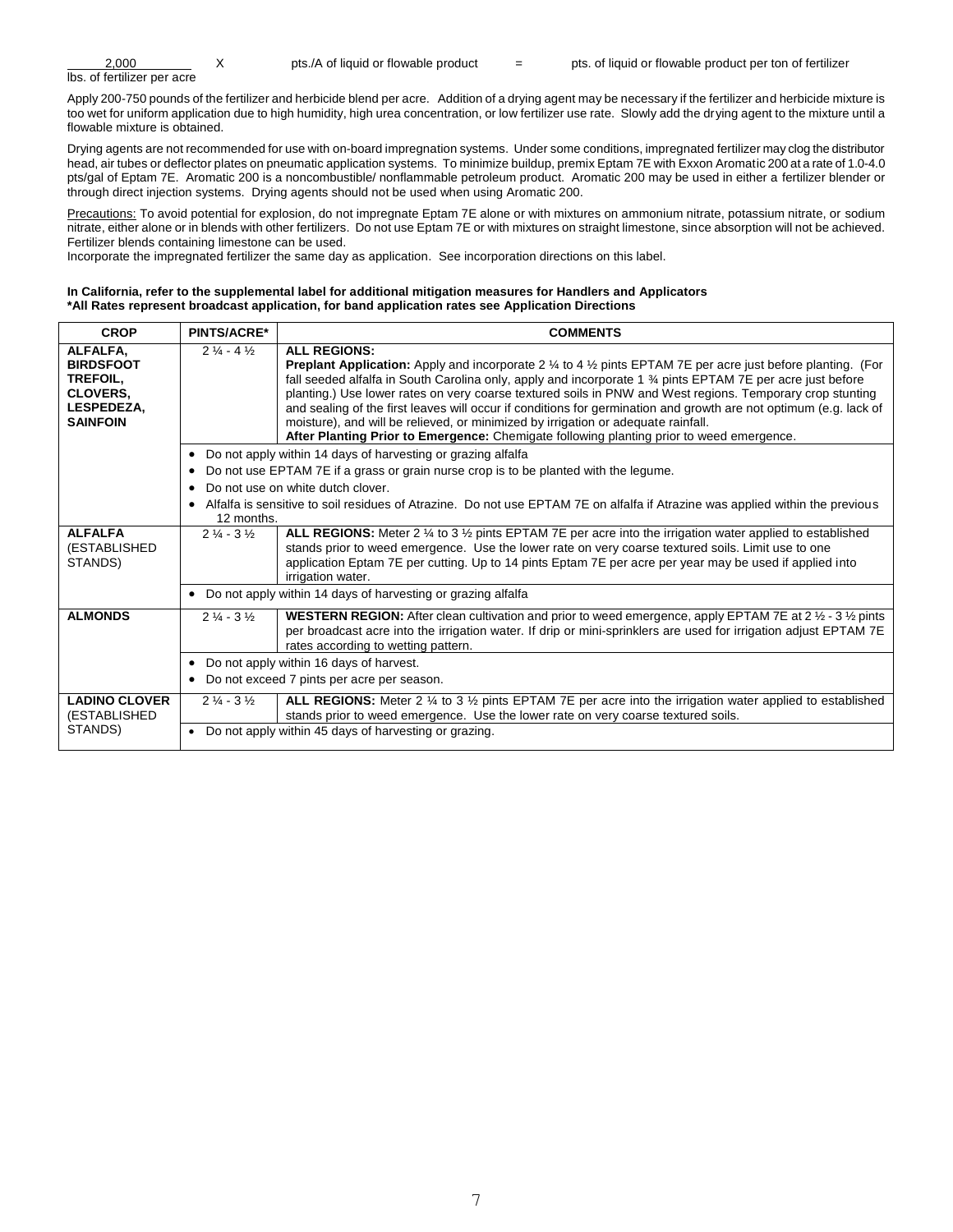| <b>BEANS, GREEN</b>               | $2\frac{1}{4}$ - 4 $\frac{1}{2}$ | ALL REGIONS: Do not exceed 9 pints EPTAM 7E per acre per crop. Before applying Eptam 7E to untested                                                                                                                                                |                                  |  |  |
|-----------------------------------|----------------------------------|----------------------------------------------------------------------------------------------------------------------------------------------------------------------------------------------------------------------------------------------------|----------------------------------|--|--|
| OR DRY                            |                                  | varieties, verify with your local seed company (supplier) the selectivity of Eptam 7E on your specific dry bean class                                                                                                                              |                                  |  |  |
|                                   |                                  | and variety to help avoid potential injury to sensitive classes or varieties.                                                                                                                                                                      |                                  |  |  |
|                                   |                                  | Do not use EPTAM 7E on Adzuki beans, cowpeas (black-eyed peas, black-eyed beans), soybeans, lima beans,                                                                                                                                            |                                  |  |  |
|                                   |                                  | Mung beans, Garbanzo beans or other flat-podded beans except Romano.<br>PREPLANT OR AT PLANTING                                                                                                                                                    |                                  |  |  |
|                                   |                                  | <b>Incorporation:</b> Apply and incorporate 3 $\frac{1}{2}$ to 4 $\frac{1}{2}$ pints EPTAM 7E per acre just before planting or meter into the                                                                                                      |                                  |  |  |
|                                   |                                  | irrigation water before or immediately after planting.                                                                                                                                                                                             |                                  |  |  |
|                                   |                                  | <b>OR</b>                                                                                                                                                                                                                                          |                                  |  |  |
|                                   |                                  | <b>Subsurface Application:</b> Apply 2 ¼ pints EPTAM 7E per acre preplant or at planting. See APPLICATION                                                                                                                                          |                                  |  |  |
|                                   |                                  | DIRECTIONS for subsurface application.<br><b>AND/OR</b>                                                                                                                                                                                            |                                  |  |  |
|                                   |                                  | LAY-BY                                                                                                                                                                                                                                             |                                  |  |  |
|                                   |                                  | Directed Application: At time of last cultivation for the season apply and incorporate 3 1/2 to 4 1/2 pints EPTAM 7E                                                                                                                               |                                  |  |  |
|                                   |                                  | per acre. Apply as a directed spray to the soil at the base of the plants before bean pods start to form. Do not feed                                                                                                                              |                                  |  |  |
|                                   |                                  | or pasture vines to livestock within 45 days after application.                                                                                                                                                                                    |                                  |  |  |
|                                   |                                  | OR.<br><b>Irrigation Application (Dry Beans Only):</b> Meter $3 \frac{1}{2}$ to $4 \frac{1}{2}$ pints of Eptam 7E per acre into the irrigation water                                                                                               |                                  |  |  |
|                                   |                                  | after clean cultivation. Apply before bean pods start to form. Do not feed or pasture vines to livestock until 45 days                                                                                                                             |                                  |  |  |
|                                   |                                  | after application.                                                                                                                                                                                                                                 |                                  |  |  |
|                                   |                                  | <b>OR</b>                                                                                                                                                                                                                                          |                                  |  |  |
|                                   |                                  | Lay-by Subsurface Application: Prior to application, a clean cultivation must be made for all existing weed                                                                                                                                        |                                  |  |  |
|                                   |                                  | growth to be destroyed. Apply 3 1/2 pints EPTAM 7E per broadcast acre or in a band treatment (using 2 shanks per<br>row 5 $\frac{1}{2}$ inches apart, centered on the drill row with rows 38 inches apart) use 1 $\frac{3}{4}$ pints per acre. See |                                  |  |  |
|                                   |                                  | APPLICATION DIRECTIONS for subsurface application.                                                                                                                                                                                                 |                                  |  |  |
|                                   |                                  | <b>TANK MIXTURES:</b>                                                                                                                                                                                                                              |                                  |  |  |
|                                   |                                  | <b>EPTAM 7E TANK MIXTURES FOR BEANS</b>                                                                                                                                                                                                            |                                  |  |  |
|                                   |                                  | Follow both product label instructions                                                                                                                                                                                                             |                                  |  |  |
|                                   |                                  | <b>PRODUCTS</b>                                                                                                                                                                                                                                    | <b>COMMENTS</b>                  |  |  |
|                                   |                                  | EPTAM 7E/Trifluralin                                                                                                                                                                                                                               | Green and Dry Beans              |  |  |
|                                   |                                  | EPTAM 7E/Dimethenamid-P                                                                                                                                                                                                                            | Green and Dry Beans              |  |  |
|                                   |                                  | EPTAM 7E/Pendimethalin<br><b>EPTAM 7E/Metolachlor</b>                                                                                                                                                                                              | Dry beans only<br>Dry beans only |  |  |
|                                   |                                  | EPTAM 7E/Ethalfluralin                                                                                                                                                                                                                             | Dry beans only                   |  |  |
|                                   |                                  |                                                                                                                                                                                                                                                    |                                  |  |  |
|                                   |                                  | NORTHERN REGION: Do not exceed 3 1/2 pints EPTAM 7E per acre on small white beans or green beans grown<br>on coarse textured soils.                                                                                                                |                                  |  |  |
|                                   |                                  | Fall Application: (Dry Beans, Minnesota and North Dakota only): Apply and incorporate in the late fall before                                                                                                                                      |                                  |  |  |
|                                   |                                  | the ground freezes. Use 4 $\frac{1}{2}$ pints EPTAM 7E per acre on coarse textured soils and 5 $\frac{1}{4}$ pints EPTAM 7E per acre                                                                                                               |                                  |  |  |
|                                   |                                  | on medium and fine textured soils.                                                                                                                                                                                                                 |                                  |  |  |
|                                   |                                  | Castor Beans: Apply and incorporate 2 1/4 pints EPTAM 7E per acre immediately after planting. Use a rotary hoe<br>for incorporation. Early cultivation after EPTAM 7E application enhances weed control.                                           |                                  |  |  |
|                                   |                                  | <b>SOUTHEASTERN REGION:</b>                                                                                                                                                                                                                        |                                  |  |  |
|                                   |                                  | <b>AT PLANTING</b>                                                                                                                                                                                                                                 |                                  |  |  |
|                                   |                                  | <b>Preplant (Flat-Planted):</b> Use 3 1/2 pints EPTAM 7E per acre incorporated just before planting on dry, snap and                                                                                                                               |                                  |  |  |
|                                   |                                  | pole beans. Rotary hoe lightly during or shortly after emergence of the beans to break any crust which occurs.                                                                                                                                     |                                  |  |  |
|                                   |                                  | 0R<br><b>Bed Treatments:</b>                                                                                                                                                                                                                       |                                  |  |  |
|                                   |                                  | Method A - Apply 3 1/2 pints EPTAM 7E per acre broadcast and disc in 6 inches deep prior to forming beds and                                                                                                                                       |                                  |  |  |
|                                   |                                  | planting.                                                                                                                                                                                                                                          |                                  |  |  |
|                                   |                                  | <b>Method B</b> - Apply 1 $\frac{3}{4}$ pints EPTAM 7E per acre broadcast (do not disc in) immediately ahead of bedding discs.                                                                                                                     |                                  |  |  |
|                                   |                                  | Plant 7 days after treatment.<br>Method C - Apply as a band treatment (do not disc in) immediately ahead of bedding discs, or as a band treatment                                                                                                  |                                  |  |  |
|                                   |                                  | to partially formed beds or bed tops immediately in front of the rebedding operation. Use a band rate equivalent to                                                                                                                                |                                  |  |  |
|                                   |                                  | 2 1/4 pints per acre broadcast. Care should be taken not to fold in treatment.                                                                                                                                                                     |                                  |  |  |
|                                   |                                  | <b>Example:</b> To apply EPTAM 7E as an 18 inch band on 36-inch rows, use 1 1/4 pints per crop acre. Plant 7 days                                                                                                                                  |                                  |  |  |
|                                   |                                  | after application.                                                                                                                                                                                                                                 |                                  |  |  |
|                                   |                                  | NOTE: With Methods B and C, if bed shapers (levelers) are used, the bedding up and shaping should be done so<br>that 3 to 4 inches of soil remain over the EPTAM 7E.                                                                               |                                  |  |  |
|                                   |                                  | Do not apply within 45 days of harvest.                                                                                                                                                                                                            |                                  |  |  |
|                                   |                                  |                                                                                                                                                                                                                                                    |                                  |  |  |
| <b>CITRUS</b>                     | $3\frac{1}{2} - 7$               | SOUTHEASTERN REGION, SOUTHWESTERN REGION, WESTERN REGION: After lining out, apply 3 1/2 to 7                                                                                                                                                       |                                  |  |  |
| <b>NURSERY</b>                    |                                  | pints EPTAM 7E per acre as a directed spray to the soil. Incorporate with cultivation equipment, i.e., tree hoes and                                                                                                                               |                                  |  |  |
| <b>STOCK AND</b>                  |                                  | rotary hoes.                                                                                                                                                                                                                                       |                                  |  |  |
| YOUNG FIELD                       |                                  | Irrigation Application: After clean cultivation or prior to weed emergence, apply 3 1/2 pints EPTAM 7E per                                                                                                                                         |                                  |  |  |
| <b>PLANTINGS</b>                  |                                  | acre by flood or furrow irrigation. Meter EPTAM 7E into the water during the entire irrigation period. Do not                                                                                                                                      |                                  |  |  |
| (NON-BEARING<br><b>ORANGE AND</b> |                                  | apply within 15 days of harvest.                                                                                                                                                                                                                   |                                  |  |  |
| <b>GRAPEFRUIT</b>                 |                                  |                                                                                                                                                                                                                                                    |                                  |  |  |
| <b>GROVES)</b>                    |                                  |                                                                                                                                                                                                                                                    |                                  |  |  |
| <b>COTTON</b>                     | $2\frac{1}{4}$                   | SOUTHEASTERN REGION, SOUTHWESTERN REGION: Non-irrigated Areas Only                                                                                                                                                                                 |                                  |  |  |
|                                   |                                  | Application After Stand is Established: Apply 2 1/4 pints EPTAM 7E per broadcast acre. Use specially designed                                                                                                                                      |                                  |  |  |
|                                   |                                  | injector units or sweeps for application. If incorporated application is to be made, use power driven rotary tillers set<br>to a depth of 2 to 3 inches. Apply after cotton has 2 to 4 leaves. Do not apply after first bolls open. DO NOT         |                                  |  |  |
|                                   |                                  | APPLY CLOSER THAN 4 INCHES EITHER SIDE OF THE COTTON DRILL.                                                                                                                                                                                        |                                  |  |  |
|                                   |                                  | NOTE: Tandem discs may be used for incorporation in the skips of skip row cotton.                                                                                                                                                                  |                                  |  |  |
|                                   |                                  | Cotton is susceptible to injury from EPTAM 7E. Follow directions for use carefully to avoid crop injury.                                                                                                                                           |                                  |  |  |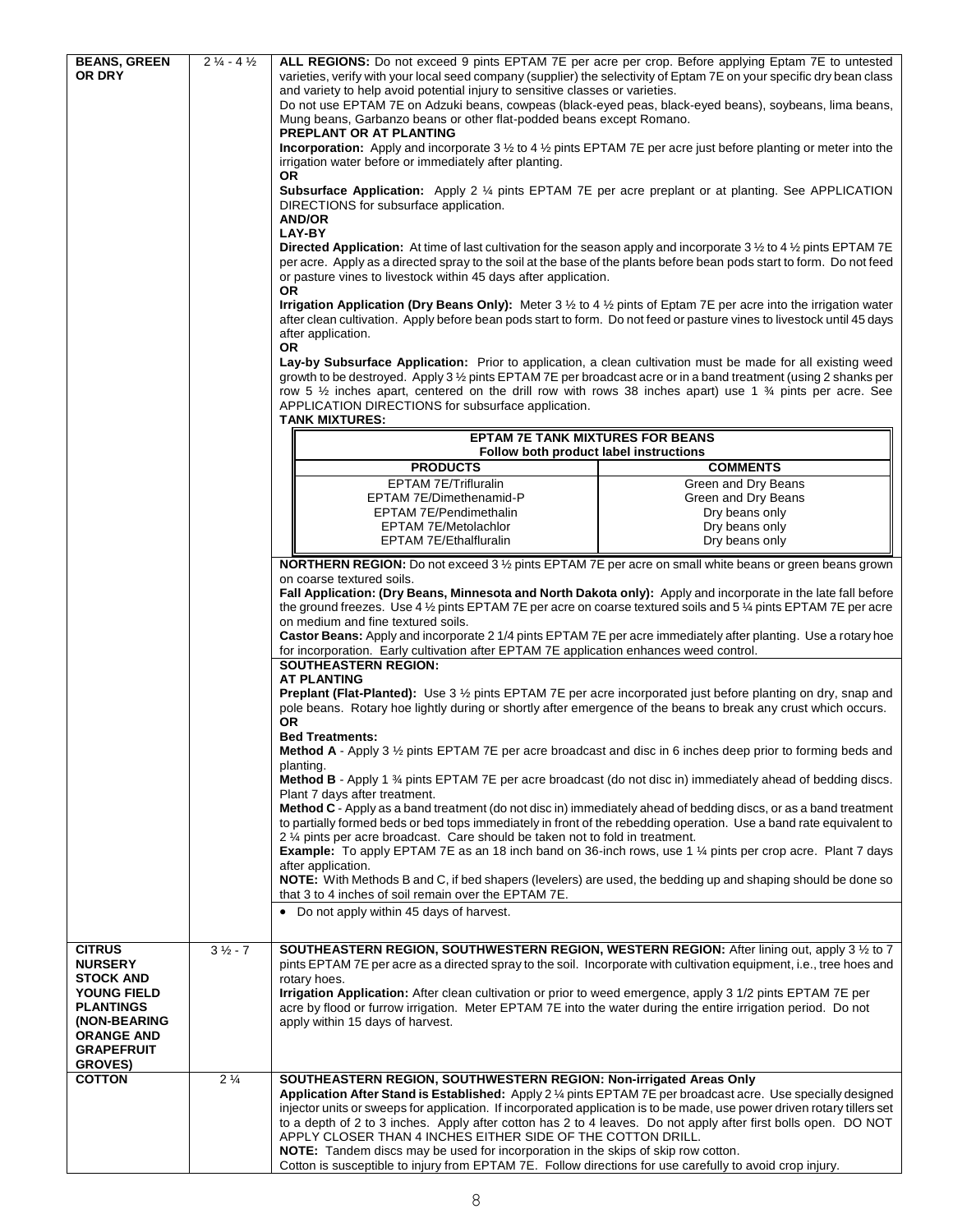| <b>GRASS GROWN</b>              | $3.5 - 5$ | <b>PACIFIC NORTHWEST:</b>                                                                                                                                                                                                                 |
|---------------------------------|-----------|-------------------------------------------------------------------------------------------------------------------------------------------------------------------------------------------------------------------------------------------|
| FOR SEED -                      |           | Apply broadcast preplant and incorporate into the top $\frac{1}{2}$ - 1 inch of dry soil by rainfall or irrigation in the amount of                                                                                                       |
| <b>ESTABLISHED</b>              |           | 0.25 to 0.5 inch. Rain events greater than 1 inch may produce undesirable control and crop injury or stunting.                                                                                                                            |
| <b>STANDS</b>                   |           | Timing:                                                                                                                                                                                                                                   |
| (such as perennial              |           | Fall: Apply Eptam in a broadcast spray at a timing prior to weed seed germination and within 7 days of a predicted                                                                                                                        |
| ryegrass,                       |           | rain event when grass seed crops are actively growing. Applications can be made to newly established stands once                                                                                                                          |
| orchardgrass, tall              |           | the 1 <sup>st</sup> tiller of the crop has established. Do not apply after December 1 <sup>st</sup> .                                                                                                                                     |
| fescue, fine                    |           | <b>OR</b>                                                                                                                                                                                                                                 |
| fescue, bluegrass               |           | <b>Spring:</b> Apply Eptam in a broadcast spray at a timing prior to weed seed germination and within 7 days of a                                                                                                                         |
| and bentgrass)                  |           | predicted rain event when grass seed crops are actively growing. Applications should be made when established                                                                                                                             |
|                                 |           | grass seed crops have 4-6 tillers.                                                                                                                                                                                                        |
|                                 | $\bullet$ | Do not enter or allow worker entry during the restricted-entry interval of 2 days.                                                                                                                                                        |
|                                 |           | Do not make more than one application per year.                                                                                                                                                                                           |
|                                 | $\bullet$ | Eptam 7E does not control germinated or established annual weeds present at application.                                                                                                                                                  |
|                                 |           | Eptam 7E is recommended for use on mineral soils only (soils containing less than 10% organic matter).                                                                                                                                    |
|                                 | $\bullet$ | Application must be made to a dry soil surface (at least $\frac{1}{2}$ inch deep) free from dew and incidental moisture.                                                                                                                  |
|                                 | $\bullet$ | For optimum weed control, mechanical incorporation should be done as soon as possible and no later than 36 hours                                                                                                                          |
|                                 |           | following a preplant incorporated application.                                                                                                                                                                                            |
|                                 |           | Note: There is a potential for stand reduction following an application of Eptam 7-E. Increasing the seeding rate may                                                                                                                     |
|                                 |           | compensate for any potential reduction. Follow all directions carefully to minimize potential reduced plant growth and yield.                                                                                                             |
| <b>GRASS GROWN</b><br>FOR SEED- | $3.5 - 5$ | <b>PACIFIC NORTHWEST:</b>                                                                                                                                                                                                                 |
| <b>NEW PLANTINGS</b>            |           | <b>Post-plant, pre-emergence</b> - Apply activated charcoal over the seeded rows in a minimum of 1 $\frac{1}{2}$ inch bands<br>at a broadcast rate of 300 pound per acre or 37.5 pounds per treated acre on a 12 inch row spacing. Do not |
| (such as perennial              |           | seed deeper than 0.25 inch. Seed beds should be fine, firm and free of weeds, clods and crop residue. Heavy                                                                                                                               |
| ryegrass,                       |           | rain and other environmental factors will cause carbon bands to dissipate, which can lead to crop injury.                                                                                                                                 |
| orchardgrass, tall              |           | Consult your local extension agent or crop advisor for recommendations on carbon-seeding. Following carbon-                                                                                                                               |
| fescue, fine                    |           | seeding apply Eptam in a broadcast spray at a timing prior to weed seed germination and within 7 days of a                                                                                                                                |
| fescue, bluegrass               |           | predicted rain event to incorporate the herbicide. A rain amount between 0.25 and 0.5 inch is desirable.                                                                                                                                  |
| and bentgrass)                  |           | Usually this timing will occur in mid-late October. A pre-emergence or post-emergence herbicide may be                                                                                                                                    |
|                                 |           | needed in 30 – 40 days after Eptam application to control later flushes of annual bluegrass. Rain events greater                                                                                                                          |
|                                 |           | than 1 inch may produce undesirable control and crop injury or stunting. Applications should be made in late                                                                                                                              |
|                                 |           | September – October. Apply as soon as possible following carbon seeding operations. Do not apply after                                                                                                                                    |
|                                 |           | November 1 <sup>st</sup> .                                                                                                                                                                                                                |
|                                 |           | The grower/applicator assumes all risk of crop injury and/or stand loss resulting from unforeseen environmental                                                                                                                           |
|                                 |           | conditions, poor seedbed preparation or failure to follow all label recommendations.                                                                                                                                                      |
|                                 |           | OR.                                                                                                                                                                                                                                       |
|                                 |           | <b>Broadcast preplant</b> - Apply broadcast preplant and incorporate into the top $\frac{1}{2}$ - 1 inch of dry soil by light harrow,                                                                                                     |
|                                 |           | rototill or other method. Rainfall or irrigation in the amount of 0.25 to 0.5 inch following mechanical incorporation will                                                                                                                |
|                                 |           | further aid in the distribution uniformity and activation of Eptam.                                                                                                                                                                       |
|                                 |           | Timing: Apply 3 to 4 weeks prior to carbon-seeding planting of perennial ryegrass in September – November<br>calendar timing. Apply activated charcoal to a smooth, crop residue-free seedbed at a rate of 300 pound per                  |
|                                 |           | acre broadcast application or 25 pounds per acre in a minimum 1-inch band over the seeded row on a 12 inch                                                                                                                                |
|                                 |           | row spacing. Do not seed deeper than 0.25 inch.                                                                                                                                                                                           |
|                                 | $\bullet$ | Do not enter or allow worker entry during the restricted-entry interval of 2 days.                                                                                                                                                        |
|                                 | $\bullet$ | Do not make more than one application per year.                                                                                                                                                                                           |
|                                 | $\bullet$ | Eptam 7E does not control germinated or established annual weeds present at application.                                                                                                                                                  |
|                                 | $\bullet$ | Eptam 7E is recommended for use on mineral soils only (soils containing less than 10% organic matter).                                                                                                                                    |
|                                 | $\bullet$ | Application must be made to a dry soil surface (at least $\frac{1}{2}$ inch deep) free from dew and incidental moisture.                                                                                                                  |
|                                 | $\bullet$ | For optimum weed control, mechanical incorporation should be done as soon as possible and no later than 36 hours                                                                                                                          |
|                                 |           | following a preplant incorporated application.                                                                                                                                                                                            |
|                                 |           | Note: There is a potential for stand reduction following an application of Eptam 7-E. Increasing the perennial ryegrass seeding                                                                                                           |
|                                 |           | rate may compensate for any potential reduction. Follow all directions carefully to minimize potential reduced plant growth and                                                                                                           |
|                                 | yield.    |                                                                                                                                                                                                                                           |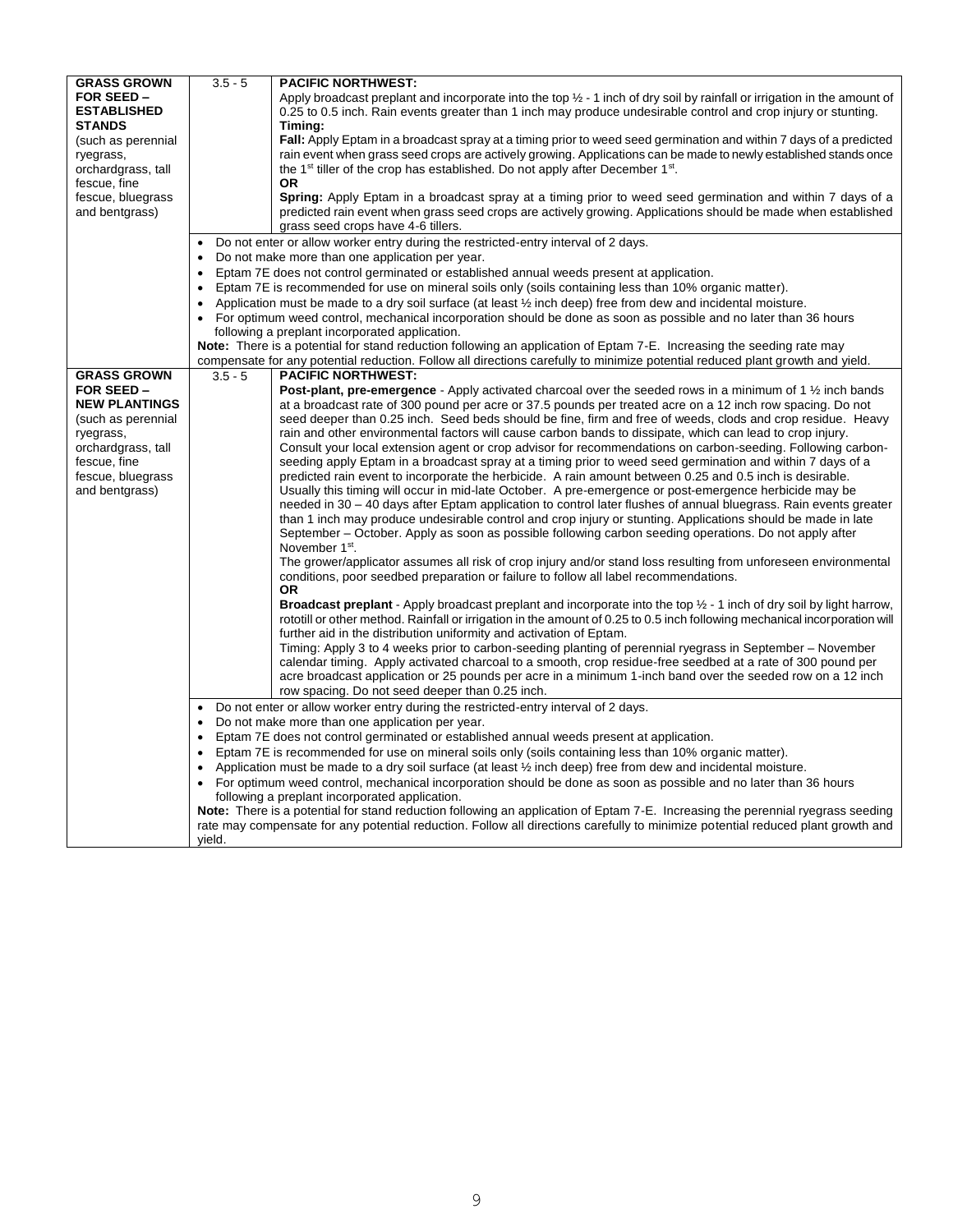| <b>IDLE AND</b>      | $31/2 - 7$     | ALL REGIONS: For control or suppression of all weeds listed on the EPTAM 7E label. For best control of nutsedge,                                                                                                                                       |
|----------------------|----------------|--------------------------------------------------------------------------------------------------------------------------------------------------------------------------------------------------------------------------------------------------------|
| <b>FALLOW</b>        |                | soil must have enough moisture for tuber sprouting. Allow 10-14 days for nutsedge tuber sprouting to occur, and then                                                                                                                                   |
| <b>GROUND</b>        |                | lightly till to destroy shoots and dry the soil surface. Apply and incorporate Eptam 7E to prevent volatilization,                                                                                                                                     |
|                      |                | immediately incorporate into soil to a depth of approximately 2-4 inches. If possible use a leveling device behind the                                                                                                                                 |
|                      |                | incorporating equipment to leave soil surface as smooth as possible. Field traffic, excessive rainfall or irrigation and                                                                                                                               |
|                      |                | other soil disturbances will reduce the level of nutsedge suppression. To avoid injury to following crops, irrigating at                                                                                                                               |
|                      |                | least 30 days prior to planting is recommended.                                                                                                                                                                                                        |
|                      | $\bullet$      | Do not plant crops not on the Eptam 7E label for 45 days after application.                                                                                                                                                                            |
| <b>PINE SEEDLING</b> | 7              | SOUTHEASTERN REGION, SOUTHWESTERN REGION: Apply and incorporate 7 pints EPTAM 7E per acre 14                                                                                                                                                           |
| <b>NURSERIES</b>     |                | days prior to seeding.                                                                                                                                                                                                                                 |
| (LOBLOLLY,           |                |                                                                                                                                                                                                                                                        |
| SLASH,               |                |                                                                                                                                                                                                                                                        |
| LONGLEAF,            |                |                                                                                                                                                                                                                                                        |
| <b>SHORTLEAF)</b>    |                |                                                                                                                                                                                                                                                        |
| <b>POTATOES</b>      | $31/2 - 9$     | ALL REGIONS: Do not exceed 14 pints EPTAM 7E per acre per crop. The use of a Dammer/Diker following EPTAM                                                                                                                                              |
|                      |                | 7E application will cause untreated soil to be brought to the surface and may reduce weed control.                                                                                                                                                     |
|                      |                | <b>CAUTION:</b> In Florida, on winter and early spring potatoes, apply only after potatoes have emerged and true leaves                                                                                                                                |
|                      |                | have formed.                                                                                                                                                                                                                                           |
|                      |                | For semiarid areas of Eastern Washington, Eastern Oregon and Idaho only: Application must be made to a dry                                                                                                                                             |
|                      |                | soil surface (at least 1/2 inch deep) free from dew and incidental moisture. When a ground application and mechanical                                                                                                                                  |
|                      |                | incorporation are done in separate operations, EPTAM 7E must be incorporated within 36 hours following                                                                                                                                                 |
|                      |                | application. Earlier incorporation is recommended to reduce product volatility which may result in less volatility and                                                                                                                                 |
|                      |                | increased residual weed control. A ground application may be sprinkler incorporated using $\frac{1}{2}$ to $\frac{3}{4}$ inch of water<br>within 36 hours following application. For sprinkler incorporation of EPTAM 7E, surface apply EPTAM 7E after |
|                      |                | planting. The soil surface should be dry (at least 1/2 inch deep) and free from dew and incidental moisture. Irrigate                                                                                                                                  |
|                      |                | using $\frac{1}{2}$ - $\frac{3}{4}$ inch of water within 36 hours following application.                                                                                                                                                               |
|                      |                | BEFORE OR AT PLANTING                                                                                                                                                                                                                                  |
|                      |                | <b>Preplant:</b> Apply and incorporate just before planting 3 $\frac{1}{2}$ to 9 pints EPTAM 7E per acre; use at least 4 $\frac{1}{2}$ pints per                                                                                                       |
|                      |                | acre for quackgrass control. For adequate control of nightshade a minimum of 5 pints is recommended. For                                                                                                                                               |
|                      |                | incorporated applications to beds, apply as a band application and incorporate with ground or power driven tillers.                                                                                                                                    |
|                      |                | For northern California counties (Lassen, Modoc, Shasta, Siskiyou) only: Apply and incorporate just before                                                                                                                                             |
|                      |                | planting 3½ to 7 pints of EPTAM 7E per acre; use 4½ pints per acre for quackgrass control and 7 pints per acre for                                                                                                                                     |
|                      |                | hairy nightshade control.                                                                                                                                                                                                                              |
|                      |                | Before Planting and Before Bed Formation: Band application: Apply as a band, equivalent to 3 1/2 pints per acre                                                                                                                                        |
|                      |                | broadcast basis. Cover with 3 to 4 inches of soil with bedding discs, middle busters or other suitable bed making                                                                                                                                      |
|                      |                | equipment. Care should be taken not to fold in the band treatment.                                                                                                                                                                                     |
|                      |                | <b>Post-Plant Pre-emerge:</b> Apply EPTAM 7E at a rate equivalent to $3\frac{1}{2}$ - 9 pints per acre, broadcast basis.                                                                                                                               |
|                      |                | Drag-Off (Come Up, Weeding Time) Incorporation: Apply and incorporate 3 <sup>1</sup> / <sub>2</sub> to 7 pints EPTAM 7E per acre at                                                                                                                    |
|                      |                | drag-off. Use the higher rate for nutsedge control. Use spike-tooth harrows or cultivation equipment for                                                                                                                                               |
|                      |                | incorporation to cover with 3 to 4 inches of soil. Care should be taken not to fold in the band treatment.                                                                                                                                             |
|                      |                | <b>POSTEMERGENCE</b>                                                                                                                                                                                                                                   |
|                      |                | Lay-by: Apply and incorporate 3 1/2 to 7 pints EPTAM 7E per acre after potato plants have emerged from the soil.                                                                                                                                       |
|                      |                | (Use lower rate on coarse textured soils). Incorporate immediately on a wet soil surface or on a dry soil surface                                                                                                                                      |
|                      |                | incorporate within 36 hours. Care should be taken not to fold in the band treatment. Do not apply within 30 days of                                                                                                                                    |
|                      |                | harvest.                                                                                                                                                                                                                                               |
|                      |                | <b>Irrigation:</b> Meter $3 \frac{1}{2}$ to 7 pints Eptam 7E per acre into the irrigation water after clean cultivation. Do not apply within                                                                                                           |
|                      |                | 30 days to harvest.                                                                                                                                                                                                                                    |
|                      |                | <b>TANK MIXTURES:</b>                                                                                                                                                                                                                                  |
|                      |                | <b>PRODUCTS</b>                                                                                                                                                                                                                                        |
|                      |                | EPTAM 7E/Flumioxazin<br>EPTAM 7E/Dimethenamid-P                                                                                                                                                                                                        |
|                      |                | <b>EPTAM 7E/Metribuzin</b>                                                                                                                                                                                                                             |
|                      |                | <b>EPTAM 7E/Metolachlor</b>                                                                                                                                                                                                                            |
|                      |                | EPTAM 7E/Rimsulfuron                                                                                                                                                                                                                                   |
| <b>SAFFLOWER</b>     | $3\frac{1}{2}$ | NORTHERN REGION, PACIFIC NORTHWEST REGION, WESTERN REGION: Apply and incorporate 3 1/2 pints                                                                                                                                                           |
|                      |                | EPTAM 7E per acre just before planting.                                                                                                                                                                                                                |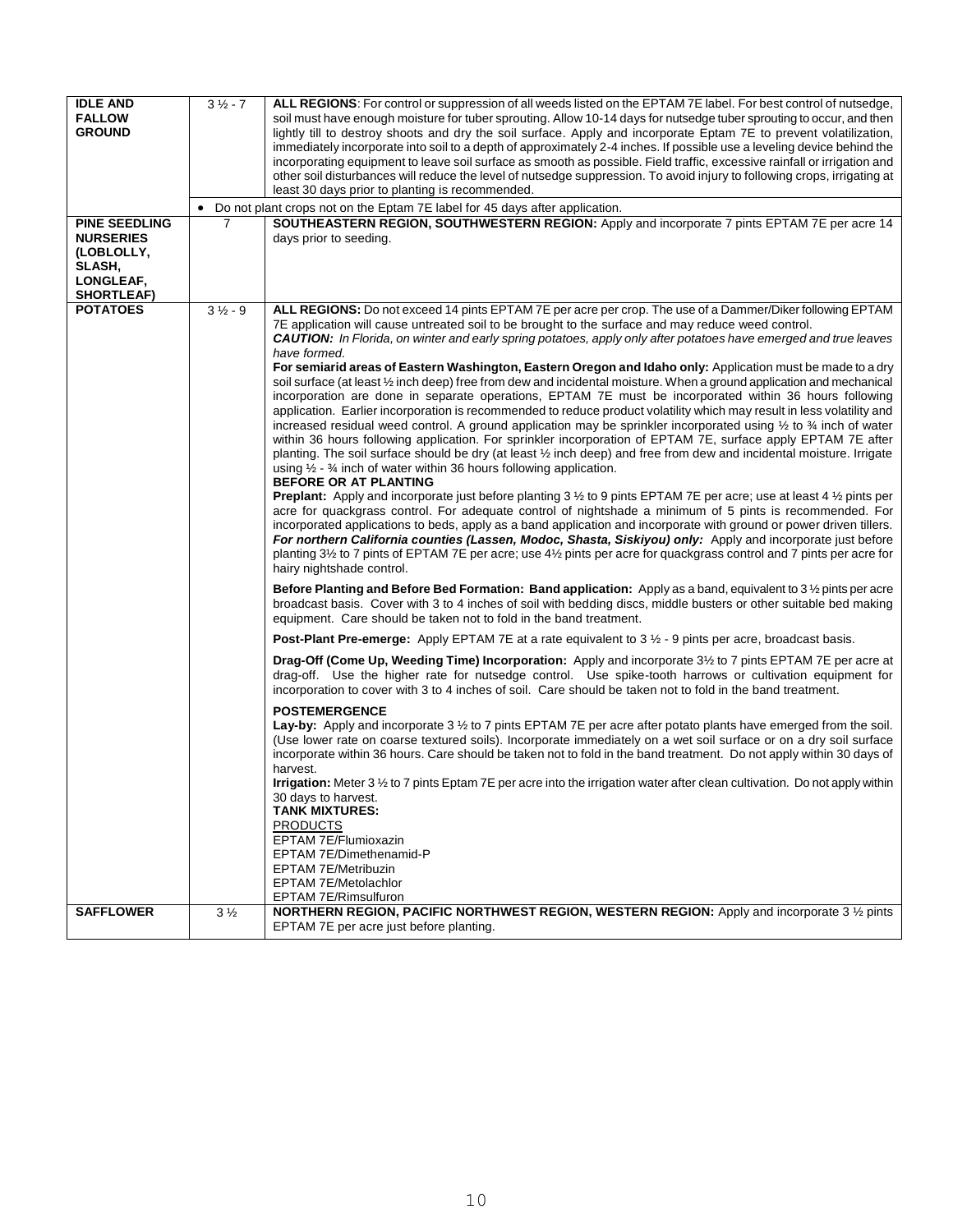| <b>SUGAR BEETS</b> | $2\frac{1}{4} - 3\frac{1}{2}$                                                  | NORTHERN REGION, PACIFIC NORTHWEST REGION, SOUTHWESTERN REGION AND WESTERN REGION:                                                                                                                                                                                                                                                                                                                                                                                                                                                                                                                                                                              |                                                                                                                                                                                                                                                                                                                                                                                                                                                                                                                                                                                                                                                                                                                                                                                                                                                                                                                                                  |  |  |
|--------------------|--------------------------------------------------------------------------------|-----------------------------------------------------------------------------------------------------------------------------------------------------------------------------------------------------------------------------------------------------------------------------------------------------------------------------------------------------------------------------------------------------------------------------------------------------------------------------------------------------------------------------------------------------------------------------------------------------------------------------------------------------------------|--------------------------------------------------------------------------------------------------------------------------------------------------------------------------------------------------------------------------------------------------------------------------------------------------------------------------------------------------------------------------------------------------------------------------------------------------------------------------------------------------------------------------------------------------------------------------------------------------------------------------------------------------------------------------------------------------------------------------------------------------------------------------------------------------------------------------------------------------------------------------------------------------------------------------------------------------|--|--|
|                    |                                                                                | <b>POSTEMERGENCE IRRIGATION WATER:</b> (After the First True Leaves Have Formed) Do not exceed 7 total pints<br>EPTAM 7E per acre per crop. Do not apply within 49 days of harvest.<br>Meter 2 $\frac{1}{4}$ to 3 $\frac{1}{2}$ pints EPTAM 7E per acre into the irrigation water after clean cultivation.<br>Apply two applications of 2 1/4 pints each if the beets are to be carried in the ground longer than the normal growing<br>season.                                                                                                                                                                                                                 |                                                                                                                                                                                                                                                                                                                                                                                                                                                                                                                                                                                                                                                                                                                                                                                                                                                                                                                                                  |  |  |
|                    |                                                                                | <b>POSTEMERGENCE INCORPORATION:</b> (After the First True Leaves Have Formed)<br>Apply 3 1/2 pints EPTAM 7E per acre after thinning and clean cultivation and incorporate to a depth of 2 to 3 inches.<br>Do not exceed 3 1/2 pints EPTAM 7E per acre per crop (except for irrigation applications in the Pacific Northwest<br>Region where 2 applications of $3\frac{1}{2}$ pints may be made).<br>Northern Region: The treatment may be used following a fall application of EPTAM 7E at specified rates.                                                                                                                                                     |                                                                                                                                                                                                                                                                                                                                                                                                                                                                                                                                                                                                                                                                                                                                                                                                                                                                                                                                                  |  |  |
|                    |                                                                                | <b>POSTEMERGENCE SUBSURFACE INJECTION: (After the First True Leaves Have Formed)</b><br>Apply 3 $\frac{1}{2}$ pints EPTAM 7E per broadcast acre, or in band treatment (using 2 shanks per row 5 $\frac{1}{2}$ inches apart<br>centered on the drill row with rows 22 inches apart) use 1 3/4 pints EPTAM 7E per acre. Prior to application, a clean<br>cultivation must be made for all existing weed growth to be destroyed. See APPLICATION DIRECTIONS for<br>subsurface application.                                                                                                                                                                         |                                                                                                                                                                                                                                                                                                                                                                                                                                                                                                                                                                                                                                                                                                                                                                                                                                                                                                                                                  |  |  |
|                    |                                                                                | PREEMERGENCE (NORTHERN REGION ONLY):<br><b>FALL APPLICATION: (Minnesota, North Dakota):</b> Apply and incorporate in the late fall before the ground freezes.<br>Use 4 1/2 pints EPTAM 7E per acre on coarse textured soils and 5 1/4 pints EPTAM 7E per acre on medium and fine<br>textured soils.<br>PREPLANT: (Iowa, Eastern Nebraska, North Dakota, South Dakota, Minnesota, Michigan): Apply and<br>incorporate 2 $\frac{1}{4}$ pints EPTAM 7E per acre on coarse textured soils, or 3 $\frac{1}{2}$ pints per acre on medium and fine<br>textured soils just before planting. Injury will occur if conditions for germination and growth are not optimum. |                                                                                                                                                                                                                                                                                                                                                                                                                                                                                                                                                                                                                                                                                                                                                                                                                                                                                                                                                  |  |  |
|                    |                                                                                |                                                                                                                                                                                                                                                                                                                                                                                                                                                                                                                                                                                                                                                                 |                                                                                                                                                                                                                                                                                                                                                                                                                                                                                                                                                                                                                                                                                                                                                                                                                                                                                                                                                  |  |  |
|                    |                                                                                | <b>TANK MIXTURES:</b>                                                                                                                                                                                                                                                                                                                                                                                                                                                                                                                                                                                                                                           |                                                                                                                                                                                                                                                                                                                                                                                                                                                                                                                                                                                                                                                                                                                                                                                                                                                                                                                                                  |  |  |
|                    |                                                                                |                                                                                                                                                                                                                                                                                                                                                                                                                                                                                                                                                                                                                                                                 | EPTAM 7E TANK MIXTURES FOR SUGAR BEETS.<br>Follow both product label instructions                                                                                                                                                                                                                                                                                                                                                                                                                                                                                                                                                                                                                                                                                                                                                                                                                                                                |  |  |
|                    |                                                                                | <b>PRODUCTS</b>                                                                                                                                                                                                                                                                                                                                                                                                                                                                                                                                                                                                                                                 | <b>COMMENTS</b>                                                                                                                                                                                                                                                                                                                                                                                                                                                                                                                                                                                                                                                                                                                                                                                                                                                                                                                                  |  |  |
|                    |                                                                                | EPTAM 7E/ Dimethenamid-P                                                                                                                                                                                                                                                                                                                                                                                                                                                                                                                                                                                                                                        | <b>Pacific Northwest Region</b>                                                                                                                                                                                                                                                                                                                                                                                                                                                                                                                                                                                                                                                                                                                                                                                                                                                                                                                  |  |  |
|                    |                                                                                | EPTAM 7E/ Cycloate                                                                                                                                                                                                                                                                                                                                                                                                                                                                                                                                                                                                                                              | Northern Region Only: Michigan, Minnesota,<br>Ohio and Red River Valley of North Dakota only.                                                                                                                                                                                                                                                                                                                                                                                                                                                                                                                                                                                                                                                                                                                                                                                                                                                    |  |  |
|                    |                                                                                | EPTAM 7E/Trifluralin                                                                                                                                                                                                                                                                                                                                                                                                                                                                                                                                                                                                                                            | <b>All Regions</b>                                                                                                                                                                                                                                                                                                                                                                                                                                                                                                                                                                                                                                                                                                                                                                                                                                                                                                                               |  |  |
| <b>SUNFLOWER</b>   | $2\frac{1}{2} - 4\frac{1}{2}$<br>$(CA rate =$<br>$2\frac{1}{2} - 3\frac{1}{2}$ | <b>ALL REGIONS:</b><br>rate on lighter soil.<br>weeds.<br><b>PRODUCTS</b><br>EPTAM 7E/Trifluralin                                                                                                                                                                                                                                                                                                                                                                                                                                                                                                                                                               | <b>Spring Application:</b> Apply and incorporate 2 $\frac{1}{2}$ to 3 $\frac{1}{2}$ pints EPTAM 7E per acre just before planting. Use the lower<br>Fall Application: Apply and incorporate in the late fall before the ground freezes. Use 4 1/2 pints EPTAM 7E per<br>acre on coarse textured soils and 5 % pints EPTAM 7E per acre on medium and fine textured soils.<br><b>Post Emergent Application:</b> Meter 2 $\frac{1}{2}$ to 3 $\frac{1}{2}$ pints of Eptam 7E per acre into the irrigation water. Apply after the<br>V2 vegetative stage of growth but prior to the R1 reproductive stage of growth. Do not apply after plant reaches 8<br>inches in height. Apply following cultivation or prior to weed emergence as Eptam 7E does not control established<br>EPTAM 7E TANK MIXTURES FOR SUNFLOWERS IN NORTHERN REGION.<br>Follow both product label instructions<br><b>COMMENTS</b><br>Colorado, Kansas, Minnesota, Nebraska, North |  |  |

| <b>TOMATOES</b> | $3\%$ | <b>WESTERN REGION:</b>                                                                                                         |  |  |
|-----------------|-------|--------------------------------------------------------------------------------------------------------------------------------|--|--|
|                 |       | Lay-By Application                                                                                                             |  |  |
|                 |       | (Northern California Counties only, i.e., Butte, Colusa, Contra Costa, Fresno, Glenn, Madera, Merced,                          |  |  |
|                 |       | Sacramento, San Joaquin, Solano, Stanislaus, Sutter, Yolo and Yuba).                                                           |  |  |
|                 |       | For use on tomatoes at least 3 to 4 inches tall; on clay and clay loam soils only.                                             |  |  |
|                 |       | Apply EPTAM 7E as a spray to the soil surface at a rate of 3 $\frac{1}{2}$ pints per acre. Incorporate immediately. For band   |  |  |
|                 |       | applications, reduce rates proportionately. DO NOT APPLY WITHIN 2 INCHES OF THE CROP ROW.                                      |  |  |
|                 |       | Do not use where grain will be planted within 90 days.                                                                         |  |  |
|                 |       | Do not irrigate for at least 5 days after application.                                                                         |  |  |
|                 |       | Do not apply within 21 days of harvest.                                                                                        |  |  |
| <b>WALNUTS</b>  | $3\%$ | <b>PACIFIC NORTHWEST, WESTERN REGION:</b> After clean cultivation or prior to weed emergence on well                           |  |  |
|                 |       | established trees, meter $3\frac{1}{2}$ pints EPTAM 7E per acre into the irrigation water during the entire irrigation period. |  |  |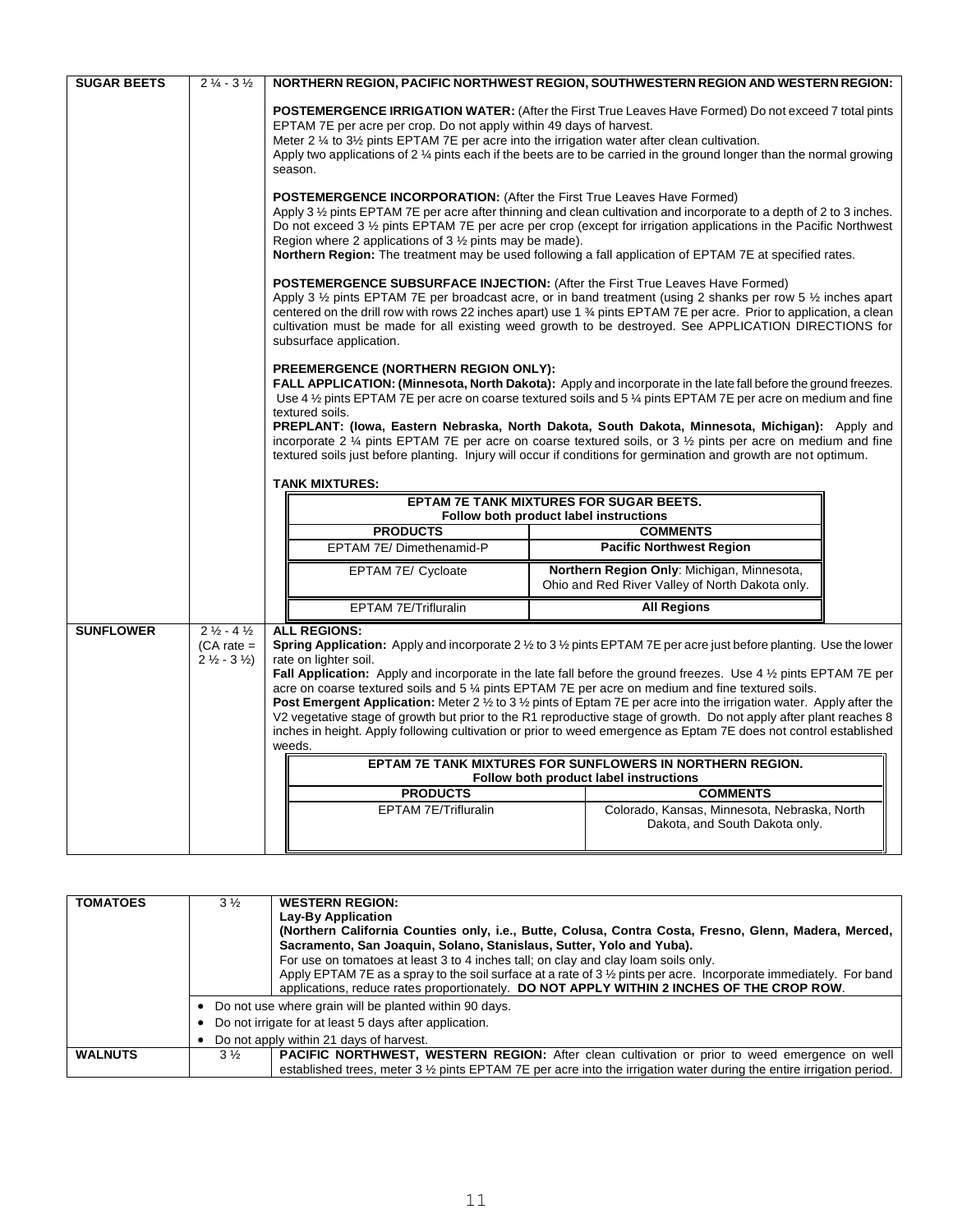## **DIRECTIONS FOR USE - ORNAMENTAL SECTION (Except CA)**

**Soil Preparation:** The soil to be treated should be loose and free of clods. All weed growth should be removed or thoroughly worked into the soil before application.

**Application:** The specified rate of EPTAM 7E should be applied as uniformly as possible. Apply to well-worked soil that is dry enough to permit thorough mixing with incorporation equipment. When treating around established plants, direct spray to soil surface for maximum coverage. Use one of the following appropriate means of application:

Low Pressure Herbicide Sprayer: For broadcast application use 10 to 50 gallons of water per acre. For band application (in front of power tiller) use less water depending upon row spacing and width of band desired. Check pressure and nozzles frequently to assure uniform application.

**Hose Proportioner:** Make sure proportioner is working properly. A more uniform application can be made by applying half the required amount of EPTAM 7E over the area to be treated, then applying the remainder at right angles or crosswise.

**Knapsack Sprayer:** Apply as suggested for the hose proportioner.

**Soil (mixing) Incorporation:** Immediately after application, thoroughly mix EPTAM 7E into the soil to a depth of 2 to 3 inches. Mix to a depth of 6 inches for nutsedge, quackgrass, bermudagrass and chrysanthemumweed (mugwort) control. Thorough soil mixing is necessary for good weed control.

Use the following equipment or other equipment which has proven satisfactory under local conditions.

## **Commercial Nursery:**

Use nursery cultivator or rototillers for preplant broadcast (overall) applications, preplant band applications and postplant applications.

## **EPTAM 7E CAN BE USED ON THE FOLLOWING ORNAMENTALS:**

| <b>HERBACEOUS PLANTS</b>                        |                               |                          |
|-------------------------------------------------|-------------------------------|--------------------------|
| Ageratum                                        | Begonia                       | Marigold                 |
| Alyssum                                         | Chrysanthemum                 | Nasturtium               |
| Amaranthus                                      | Dahlia                        | Pansy                    |
| Asters                                          | Daylilies                     | Petunia                  |
| <b>Balsam</b>                                   | Dianthus                      | Zinnia                   |
| <b>GROUND COVERS</b>                            |                               |                          |
| Ajuga                                           | Ice Plant                     | Periwinkle (Vinca minor) |
| Gazania                                         | Ivy                           | Sedum                    |
| Hypericum                                       | Pachysandra                   | Strawberry (ornamental)  |
| <b>EVERGREEN AND DECIDUOUS TREES AND SHRUBS</b> |                               |                          |
| Azalea                                          | Fir                           | Maple                    |
| <b>Berberis</b>                                 | Hemlock                       | Oak                      |
| Boxwood                                         | Holly (American and Japanese) | Pieris                   |
| Camellia                                        | Juniper                       | Podocarpus Pine          |
| Chamaecyparis                                   | Leucothoe                     | Rhododendron             |
| Citrus (Nonbearing)                             | Lilac                         | Spruce                   |
| Dogwood                                         | Linden                        | Viburnum                 |
| Euonymus                                        | Magnolia                      | Yew (Texas)              |

**NOTE:** All flowering bulbs, salvia, phlox, snap-dragon and ornamental pepper are susceptible to injury from an application of EPTAM 7E.

For Annual Weed Control - Use EPTAM 7E at the rate of 5 % pints in 10 to 50 gallons of water per acre (2 fl. oz. per 1,000 square feet).

**For Quackgrass, Nutsedge and Bermudagrass Control in Trees and Shrubs Only** - Existing stands of these perennial grasses must be turned under and chopped up thoroughly before treatment. Use EPTAM 7E at the rate of 7 pints in 10 to 50 gallons of water per acre (2.5 fl. oz. per 1,000 square feet).

**For Mugwort (Chrysanthemumweed) Control in the Following Plants: Juniper, Japanese Holly, Ivy, Pachysandra, Petunias\*** - Use 17 pints of EPTAM 7E in 10 to 50 gallons of water per acre (6 fl. oz. per 1,000 square feet). Mix thoroughly into the top 6 inches of soil. Apply 4 weeks before desired planting date.

\* Not for use in California.

## **WHEN TO USE EPTAM 7E**

**Herbaceous Plants and Ground Covers:** Apply 2 weeks after transplanting or after growth starts in the spring.

**Trees and Shrubs:** Apply 2 weeks before transplanting balled and canned stock (only) and anytime after transplanting. Around established plants apply after growth starts in the spring.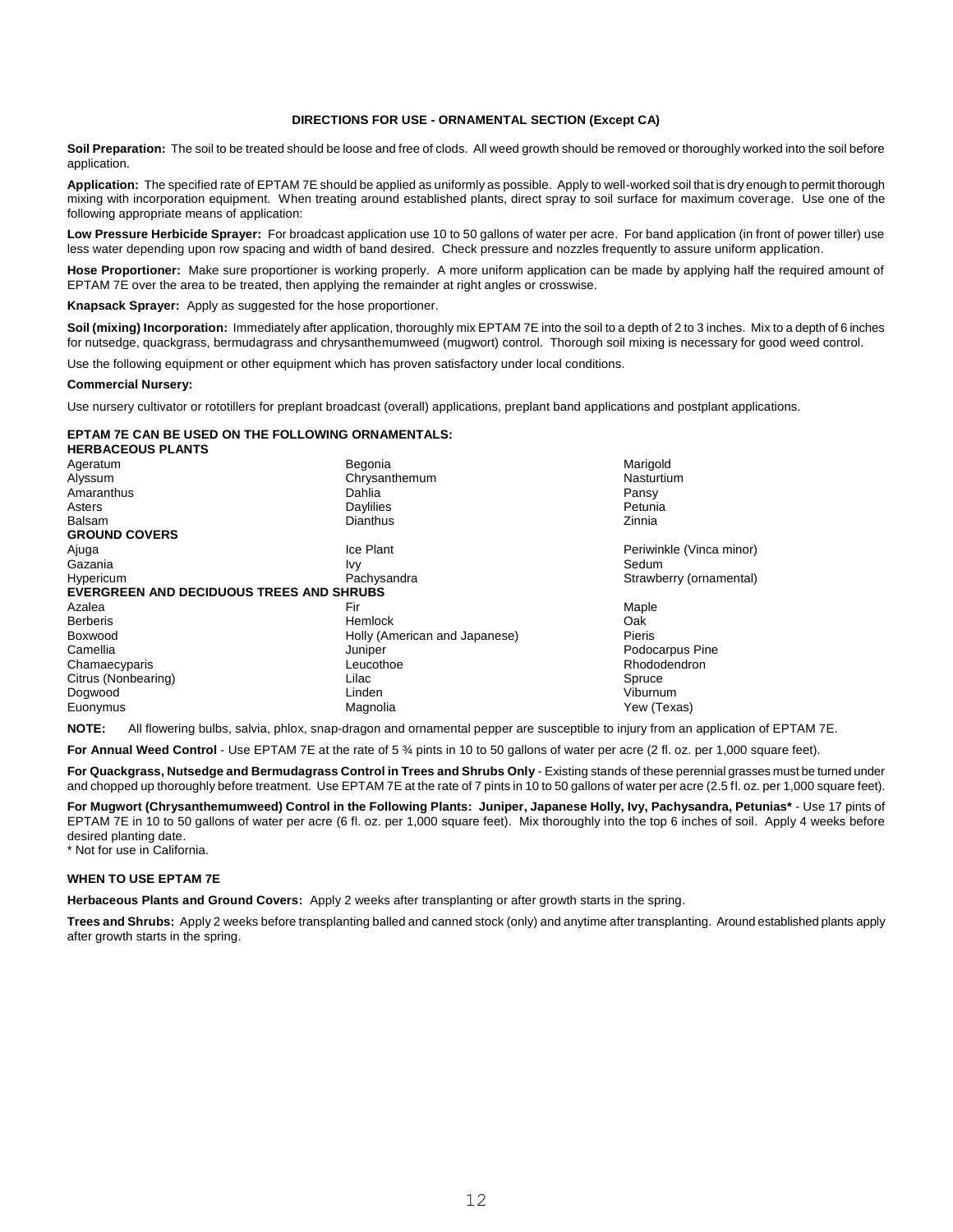## **APPENDIX I** - **EPTAM 7E WITH FLUID FERTILIZERS**

The following procedure is suggested for determining whether EPTAM 7E may be combined with a specific fluid fertilizer for spray tank application.

## **Materials Required:**

- 1. EPTAM 7E.<br>2. Fluid fertilize
- Fluid fertilizer to be used.
- 3. Adjuvant for fertilizer tankmix: Compex™ or equivalent. The adjuvant which provides the best emulsification depends on the specific fertilizer under consideration.
- 4. Two one-quart, wide-mouth glass jars with lid or stopper.
- 5. Measuring spoons (a 25 mL pipette or graduated cylinder provides more accurate measurement).
- 6. Measuring cup, 8 oz. (237 mL). **Procedure:**
- 1. Pour a pint (about 473 mL) of the fluid fertilizer into each of the quart jars.
- 2. Add adjuvant to one of the jars and mix (see next rate table).<br>3. Add the FPTAM ZF to both jars (see next rate table)
- Add the EPTAM 7E to both jars (see next rate table).
- 4. Close both jars with lid or stopper and mix the contents by turning the jars upside down ten times.
- 5. Inspect the surface and body of the mixtures
	- (A) Immediately after completing the jar inversions,
	- (B) After allowing the jars to stand quietly for 30 minutes,
	- (C) And then again after turning the jars upside down ten times.

If a uniform mix cannot be made, the mixture should not be used. If either mixture remains uniform for 30 minutes, the combination may be used. Should either mixture separate after 30 minutes but readily remix uniformly with ten jar inversions, the mixture can be used if adequate agitation is maintained in the tank. If the mixture with adjuvant is satisfactory but the one without adjuvant is not, be sure to use the adjuvant in the spray tank. Add the adjuvant first at a rate of 3 pints per 100 gallons of fluid fertilizer; foaming can be minimized by using moderate agitation.

If nondispersible oil, sludge or clumps of solids form in the mixtures, the combination should not be used.

| <b>RATE TABLE FOR EPTAM 7E AND ADJUVANT**</b><br>WITH THE FLUID FERTILIZER |                                                                |           |  |  |  |
|----------------------------------------------------------------------------|----------------------------------------------------------------|-----------|--|--|--|
| Gallons of fluid fertilizer to be<br>applied per acre                      | mL or Tsp. of EPTAM 7E* to be<br>added to 1 pint of fertilizer |           |  |  |  |
|                                                                            | 7Ε                                                             |           |  |  |  |
|                                                                            | mL.                                                            | tsp.      |  |  |  |
| 10                                                                         |                                                                | $1 - 1/3$ |  |  |  |
| 15                                                                         |                                                                | 3/4       |  |  |  |
| 20                                                                         |                                                                | 2/3       |  |  |  |
| 25                                                                         |                                                                | 2/3       |  |  |  |
| 30                                                                         |                                                                | ソっ        |  |  |  |
| 40                                                                         |                                                                | ソっ        |  |  |  |

- Based on field rate of 1 pound active ingredient per acre in the fertilizer volumes indicated. Increase volume proportionately to correspond with intended field rate in terms of pounds active ingredient per acre (e.g., for field rate of 4 pounds actual EPTAM 7E in 40 gallons fertilizer per acre, add 8 mL or 2 tsp. EPTAM 7E to each jar for compatibility testing purposes).
- Two (2) milliliters or one-half (1/2) teaspoon of adjuvant to be added to 1 pint of fluid fertilizer in order to equal the rate of 3 pints of adjuvant per 100 gallons of fluid fertilizer.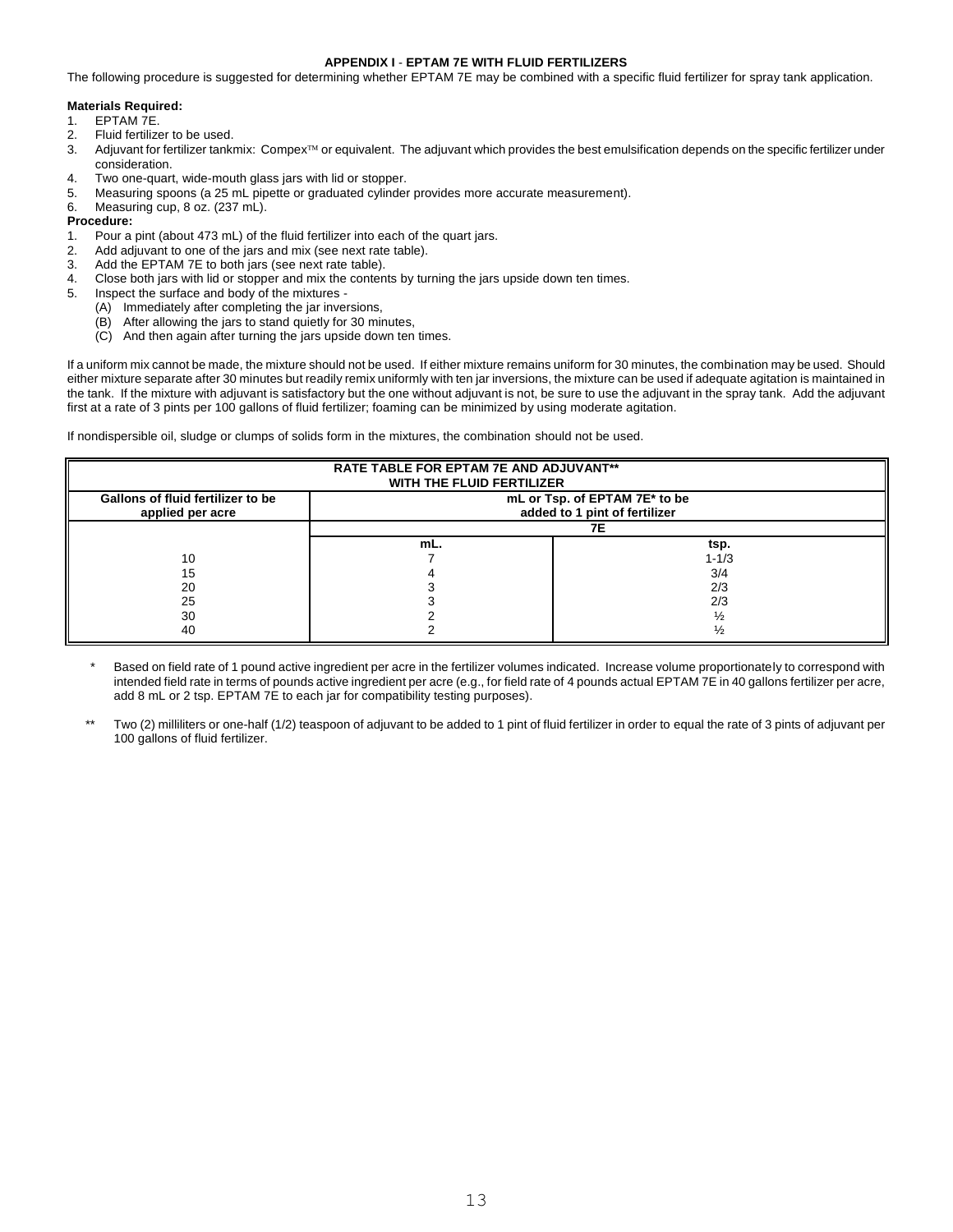**APPENDIX II**

| <b>Flow Rates for EPTAM 7E</b><br>Using Various Tee Jet* Orifices (4916)** |               |               |       |        |  |  |
|----------------------------------------------------------------------------|---------------|---------------|-------|--------|--|--|
| <b>Pounds</b><br><b>Ounces</b><br><b>Gallons</b><br><b>CC</b>              |               |               |       |        |  |  |
| Tee Jet                                                                    | Per           | Per           | Per   | Per    |  |  |
| Orifice                                                                    | <b>Minute</b> | <b>Minute</b> | Hour  | Hour   |  |  |
| .012                                                                       | 0.215         | 6.37          | 0.101 | 0.707  |  |  |
| .014                                                                       | 0.286         | 8.45          | 0.134 | 0.938  |  |  |
| .015                                                                       | 0.324         | 9.59          | 0.152 | 1.064  |  |  |
| .016                                                                       | 0.375         | 11.10         | 0.176 | 1.232  |  |  |
| .018                                                                       | 0.523         | 15.46         | 0.245 | 1.715  |  |  |
| .020                                                                       | 0.610         | 18.04         | 0.286 | 2.002  |  |  |
| .022                                                                       | 0.796         | 23.53         | 0.373 | 2.611  |  |  |
| .024                                                                       | 0.896         | 26.50         | 0.420 | 2.940  |  |  |
| .025                                                                       | 0.996         | 29.46         | 0.467 | 3.269  |  |  |
| .026                                                                       | 1.111         | 32.87         | 0.521 | 3.647  |  |  |
| .027                                                                       | 1.269         | 37.54         | 0.595 | 4.165  |  |  |
| .029                                                                       | 1.284         | 37.98         | 0.602 | 4.214  |  |  |
| .030                                                                       | 1.502         | 44.42         | 0.704 | 4.928  |  |  |
| .032                                                                       | 1.641         | 48.52         | 0.769 | 5.383  |  |  |
| .034                                                                       | 1.871         | 55.33         | 0.877 | 6.139  |  |  |
| .035                                                                       | 2.091         | 61.83         | 0.980 | 6.860  |  |  |
| .037                                                                       | 2.223         | 65.74         | 1.042 | 7.294  |  |  |
| .039                                                                       | 2.539         | 75.08         | 1.190 | 8.330  |  |  |
| .040                                                                       | 2.603         | 76.97         | 1.220 | 8.540  |  |  |
| .041                                                                       | 2.807         | 83.03         | 1.316 | 9.212  |  |  |
| .043                                                                       | 2.882         | 85.24         | 1.351 | 9.457  |  |  |
| .045                                                                       | 3.334         | 98.61         | 1.563 | 10.941 |  |  |
| .046                                                                       | 3.441         | 101.77        | 1.613 | 11.291 |  |  |
| .047                                                                       | 3.678         | 108.77        | 1.724 | 12.068 |  |  |
| .048                                                                       | 3.951         | 116.84        | 1.852 | 12.965 |  |  |
| .051                                                                       | 4.102         | 121.32        | 1.923 | 13.461 |  |  |
| .052                                                                       | 4.437         | 131.42        | 2.083 | 14.581 |  |  |
| .054                                                                       | 4.849         | 143.41        | 2.273 | 15.911 |  |  |
| .055                                                                       | 5.079         | 150.22        | 2.381 | 16.667 |  |  |
| .057                                                                       | 5.333         | 157.73        | 2.500 | 17.500 |  |  |
| .059                                                                       | 5.926         | 175.27        | 2.788 | 19.446 |  |  |
| .063                                                                       | 6.272         | 185.49        | 2.940 | 20.580 |  |  |
| .067                                                                       | 7.110         | 210.28        | 3.333 | 23.331 |  |  |
| .070                                                                       | 8.205         | 242.65        | 3.846 | 26.922 |  |  |

Registered trademark of Spraying Systems Co.

\*\* Figures were taken at 70F. and are approximate. Be sure occasionally to measure flow in the field to make certain you have the correct orifice and because rates vary with temperature. (Flow on an .037 orifice increases from 2.2 ounces at 70°F. to 2.4 ounces at 92°F.). Use a 300 mesh screen on orifice sizes below .014 and a 200 mesh screen on all others.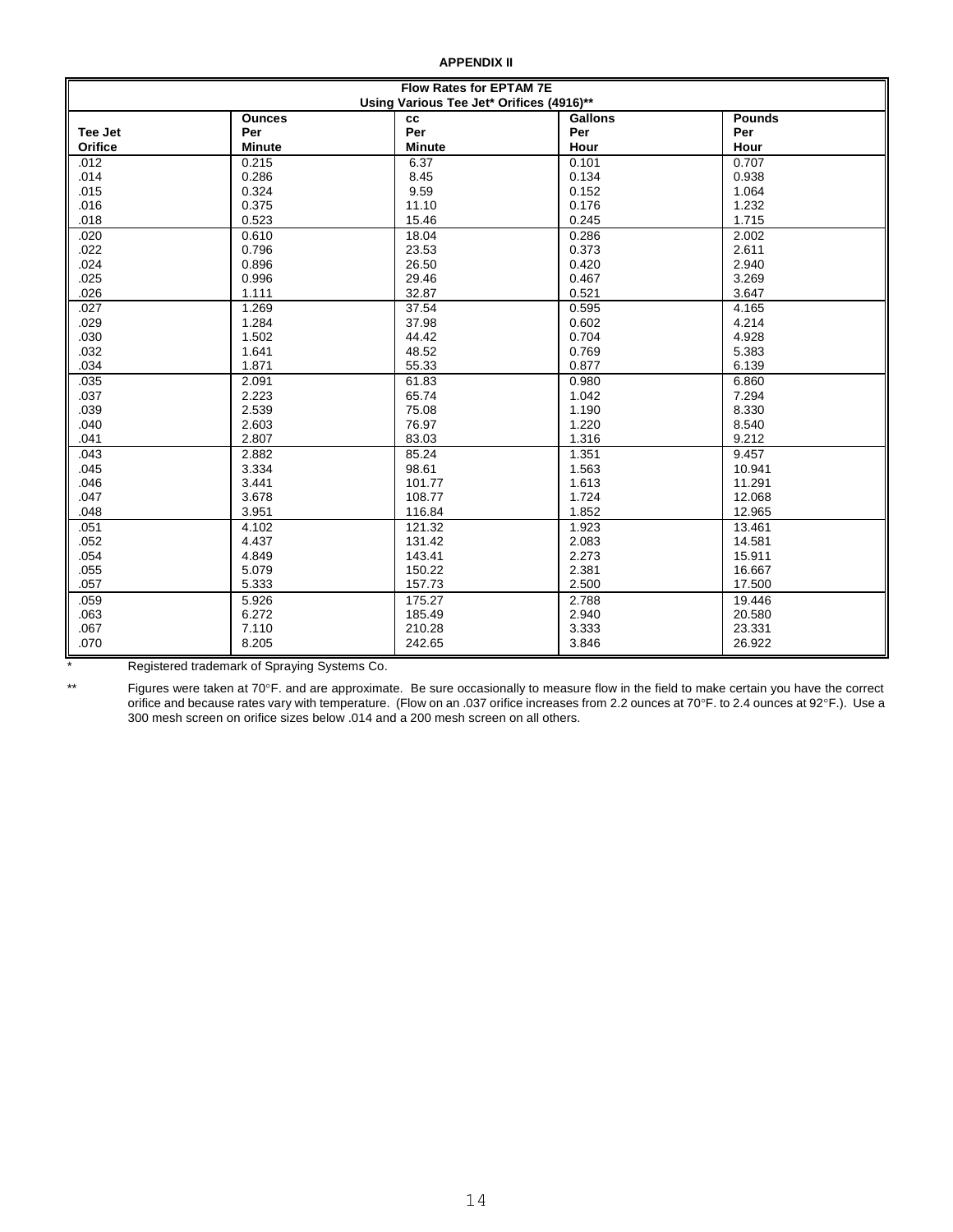## **STORAGE AND DISPOSAL**

Do not contaminate water, food, or feed by storage or disposal. Open dumping is prohibited.

**PESTICIDE STORAGE:** Keep container tightly closed when not in use. Do not store near seeds, fertilizers or foodstuffs. Can be stored at temperatures as low as minus  $50^{\circ}$ F.

PESTICIDE DISPOSAL: Wastes resulting from the use of this product may be disposed of on site or at an approved waste disposal facility.

**CONTAINER HANDLING:** Nonrefillable container. Do not reuse or refill this container. Offer for recycling, if available. Clean container promptly after emptying. Triple rinse as follows: Empty the remaining contents into application equipment or a mix tank and drain for 10 seconds after the flow begins to drip. Fill the container ¼ full with water and recap. Shake for 10 seconds. Pour rinsate into application equipment or a mix tank or store rinsate for later use or disposal. Drain for 10 seconds after the flow begins to drip. Repeat this procedure two more times. Then offer for recycling if available or reconditioning if appropriate or puncture and dispose of in a sanitary landfill or by other procedures approved by state and local authorities. **FOR BULK AND MINI-BULK CONTAINERS**

**CONTAINER HANDLING:** Refillable container. Refill this container with pesticide only. Do not reuse this container for any other purpose. Cleaning the container before final disposal is the responsibility of the person disposing of the container. Cleaning before refilling is the responsibility of the refiller. To clean the container before final disposal, empty the remaining contents from this container into application equipment or mix tank. Fill the container about 10 percent full with water. Agitate vigorously or recirculate water with the pump for 2 minutes. Pour or pump rinsate into application equipment or rinsate collection system. Repeat this rinsing procedure two more times.

**CONTAINER PRECAUTIONS:** Before refilling, inspect thoroughly for damage such as cracks, punctures, bulges, dents, abrasions, and damaged or worn threads on closure devices.

REFILL ONLY WITH EPTAM 7E. The contents of this container cannot be completely removed by cleaning. Refilling with materials other than EPTAM 7E will result in contamination and may weaken container.

After filling and before transporting, check for leaks. Do not refill or transport damaged or leaking container.

**CONTAINER IS NOT SAFE FOR FOOD, FEED, OR DRINKING WATER!**

## **FOR 24-HOUR EMERGENCY ASSISTANCE (SPILL, LEAK OR FIRE), CALL CHEMTREC® (800) 424-9300.**

For other product information, contact Gowan Company L.L.C. or see Material Safety Data Sheet.

## **NOTICE OF CONDITIONS OF SALE AND WARRANTY AND LIABILITY LIMITATIONS**

Important: Read the entire Directions for Use and Notice of Conditions of Sale and Warranty and Liability Limitations before using this product. If terms are not acceptable return the unopened container for a full refund.

Our recommendations for use of this product are based on tests believed to be reliable. However, it is impossible to eliminate all risk associated with the use of this product. Crop injury, inadequate performance, or other unintended consequences may result due to soil or weather conditions, off target movement, presence of other materials, method of use or application, and other factors, all of which are beyond the control of Gowan Company. To the extent consistent with applicable law, all such risks are assumed by the Buyer and User.

Gowan Company warrants that this product conforms to the specifications on the label when used in strict conformance with Direction for Use, subject to the above stated risk limitations. GOWAN COMPANY MAKES NO OTHER EXPRESS OR IMPLIED WARRANTY OF MERCHANTABILITY OR FITNESS FOR A PARTICULAR PURPOSE NOR ANY OTHER EXPRESS OR IMPLIED WARRANTY

TO THE FULLEST EXTENT PERMITTED BY LAW, GOWAN COMPANY'S EXCLUSIVE LIABILITY FOR ANY AND ALL LOSSES, INJURIES OR DAMAGES RESULTING FROM THE USE OR HANDLING OF THIS PRODUCT WHETHER IN CONTRACT, WARRANTY, TORT, NEGLIGENCE, OR ANY OTHER LEGAL THEORY IS STRICTLY LIMITED TO THE PURCHASE PRICE PAID OR REPLACEMENT OF PRODUCT, AT GOWAN COMPANY'S SOLE DISCRETION.

EPTAM® is a registered trademark of Gowan Company L.L.C. All other brands are registered trademarks of their respective owners.

01-R0122NOTIF